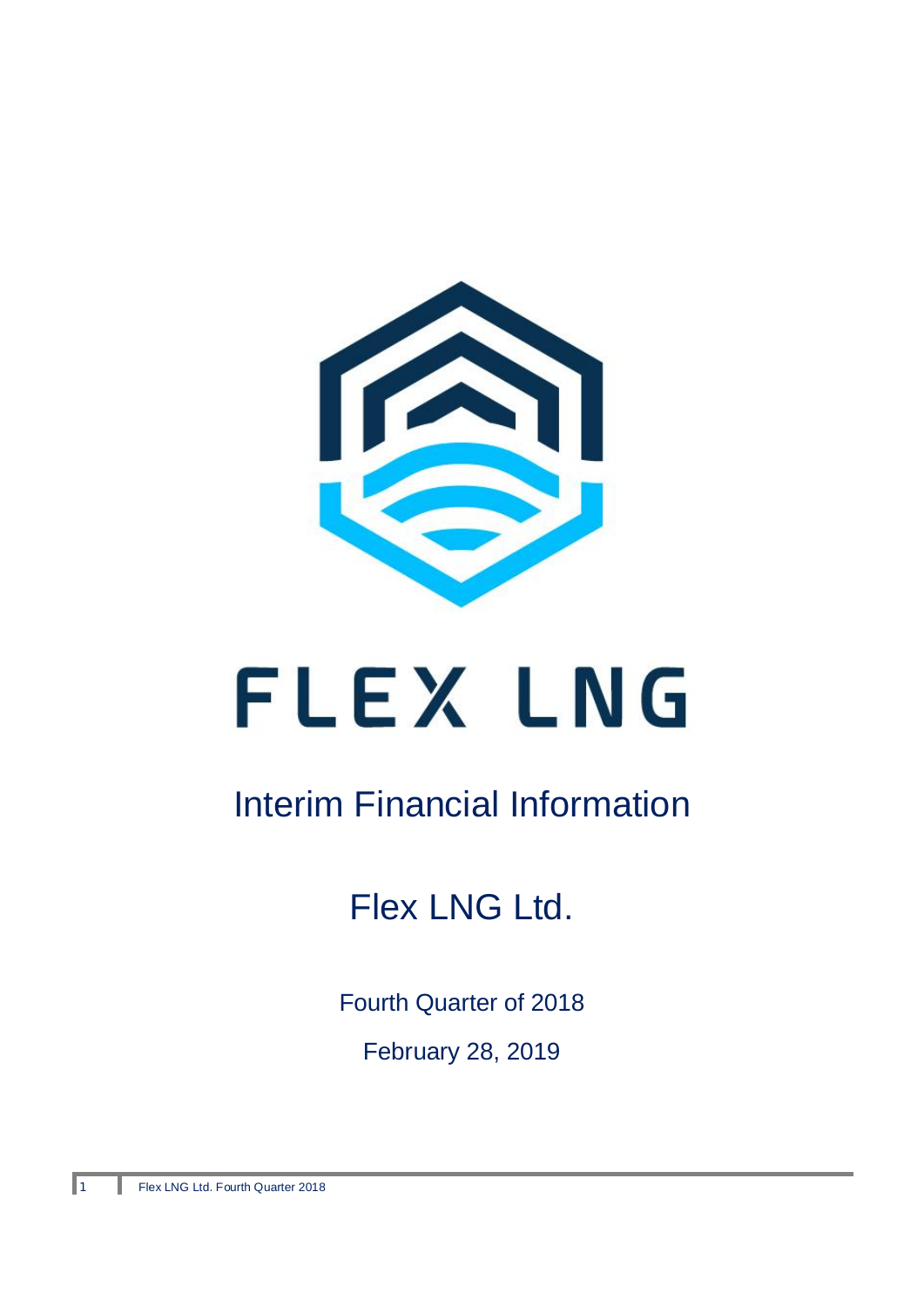February 28, 2019 - Hamilton, Bermuda

Flex LNG Ltd. ("Flex LNG" or the "Company") today reports unaudited results for the three and twelve months ended December 31, 2018.

# **Highlights:**

- Reported revenues of \$36.1 million for the fourth quarter of 2018, compared to \$7.9 million for the fourth quarter of 2017. Reported revenues of \$77.2 million for the full year 2018, compared to \$27.3 million for the full year 2017.
- Operating income before depreciation of \$28.3 million for the fourth quarter of 2018, compared to \$1.2 million for the fourth quarter of 2017. Operating income before depreciation of \$46.4 million for the full year 2018, compared to an operating loss before depreciation of \$12.6 million for the full year 2017.
- Reported net profit of \$15.2 million for the fourth quarter of 2018, compared to \$1.3 million for the fourth quarter of 2017. Reported net profit of \$11.8 million for the full year 2018, compared to a net loss of \$10.4 million for the full year 2017.
- In October 2018, Flex LNG successfully conducted a private placement, raising gross proceeds of approximately \$300 million, through the placement of 172,938,947 new shares at a subscription price of NOK 14.25 per share. Geveran Trading Co. Ltd. ("Geveran"), the Company's largest shareholder, was allocated 57,646,316 shares for approximately \$100 million. Following the private placement, Geveran holds a 44.6% ownership in the Company.
- In connection with the \$300 million private placement, Flex LNG entered into a transaction for the acquisition of five 5th generation LNG newbuildings.
- Subsequent to quarter end, the Company has secured a \$250 million financing from a syndicate of banks for the financing of the two newbuildings delivering in 2019.
- As the market has softened in the first quarter compared to the fourth quarter we do expect the financial figures for the first quarter to be more in line with the third quarter of 2018 due to lower headline rates and lower utilization level.

## **Øystein M Kalleklev, CEO comments:**

"We are pleased to deliver strong results for the fourth quarter in line with our guidance. During the fourth quarter we capitalized on a strong market and clearly demonstrated the earnings potential of our new fifth generation LNG carriers. While the market is currently soft due to weaker shipping demand, we remain upbeat about the outlook for LNG shipping as a glut of new liquefaction capacity is coming on line both near and long term."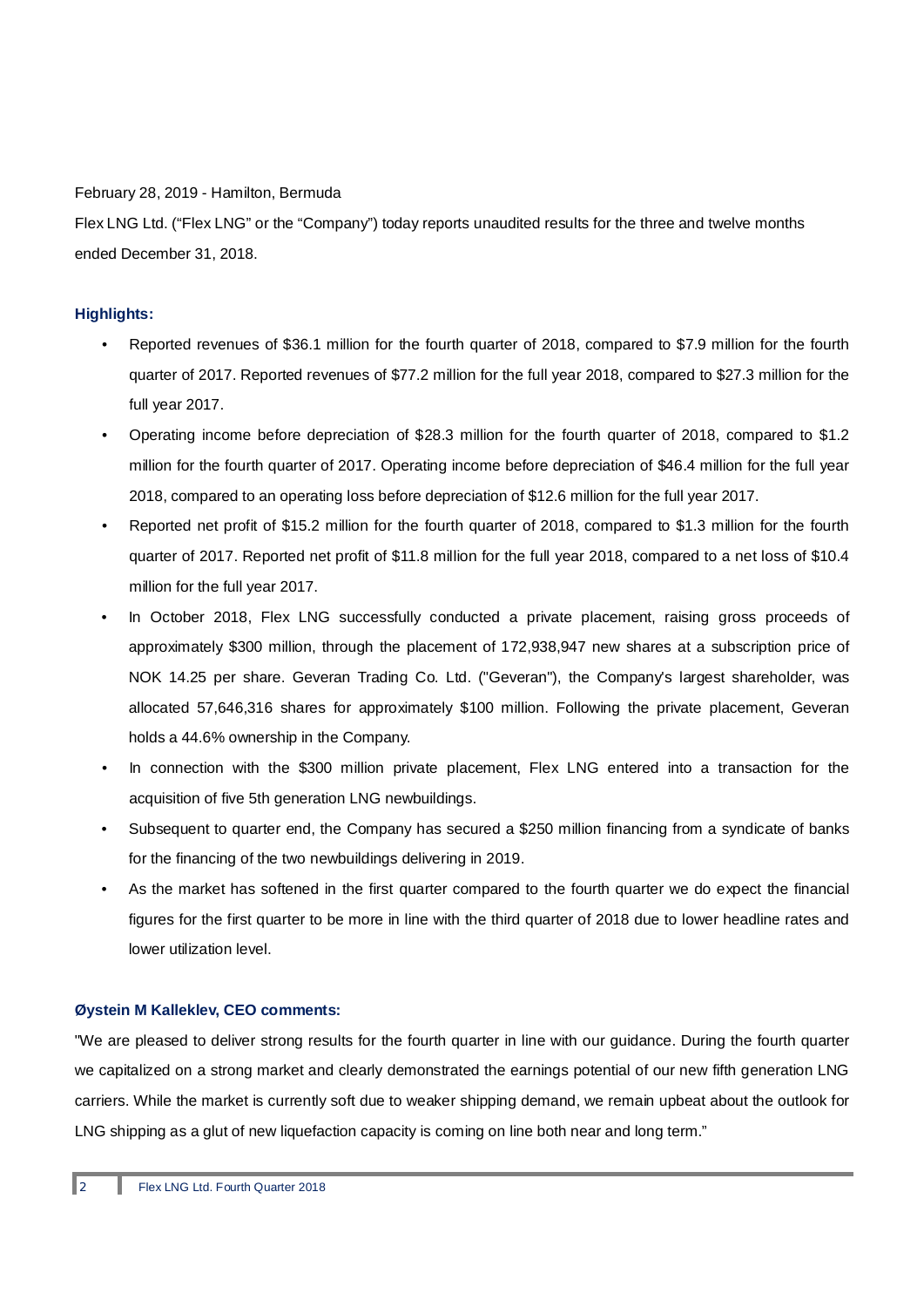#### **Business Update**

Following agreements to acquire a total of seven vessels in 2018, Flex LNG now controls a fleet of 13 high-end 5th generation LNG carriers, including four vessels on the water and nine newbuildings. Two of the newbuildings are scheduled for delivery in 2019, five in 2020 and the remaining two in 2021. The newbuilding acquisitions have, in view of management, been agreed at attractive prices and payment terms. The two vessels acquired in May 2018 have an acquisition cost of \$184 million per vessel, with a 20% down payment at signing of the agreements and the remaining 80% at delivery to the Company. The five vessels acquired in the fourth quarter have an acquisition cost of \$180 million each, with a 30% payment at signing of the agreements and the remaining 70% at delivery to the Company. Three of these vessels will also be fitted with full re-liquefaction systems at an additional cost of \$6 million per vessel. The re-liquefaction systems reduce the boil-off rate to 0.035%, which makes these vessels particularly attractive for longer term charter parties as fuel and boil-off cost are for the charterer's account. Flex LNG is confident that charterers will appreciate the substantial improvement in unit transportation cost of our larger and fuel efficient vessels. With this fleet scale, Flex LNG will have the ability to be present in all the three major basins providing for enhanced customer relationships and increased vessel utilization. The vessels currently in operation and under construction, will meet a significant increase in new LNG production capacity coming on line. According to industry sources, LNG production is expected to increase by 33mmtpa and 35mmtpa in 2019 and 2020, respectively. In addition, there is increased trading activity and the sailing distance is expected to increase due to a large part of new production volumes being located in the US and Russia which on average have greater distance to the end-user than the existing production capacity. This provides a sound fundamental outlook for the seaborne LNG transportation.

#### **Results for the Three months and Year Ended December 31, 2018**

The Company reports a net profit of \$15.2 million and earnings per share of \$0.03 for the fourth quarter of 2018 compared with a net profit of \$1.3 million and earnings per share of \$0.00 for the fourth quarter of 2017. Net profit for the year ended December 31, 2018 was \$11.8 million compared to net loss of \$10.4 million for the year ended December 31, 2017.

Vessel operating revenues amounted to \$36.1 million for the fourth quarter of 2018, compared to \$7.9 million for the fourth quarter of 2017. Vessel operating revenues amounted to \$77.2 million for the full year 2018, compared to \$27.3 million for the full year 2017.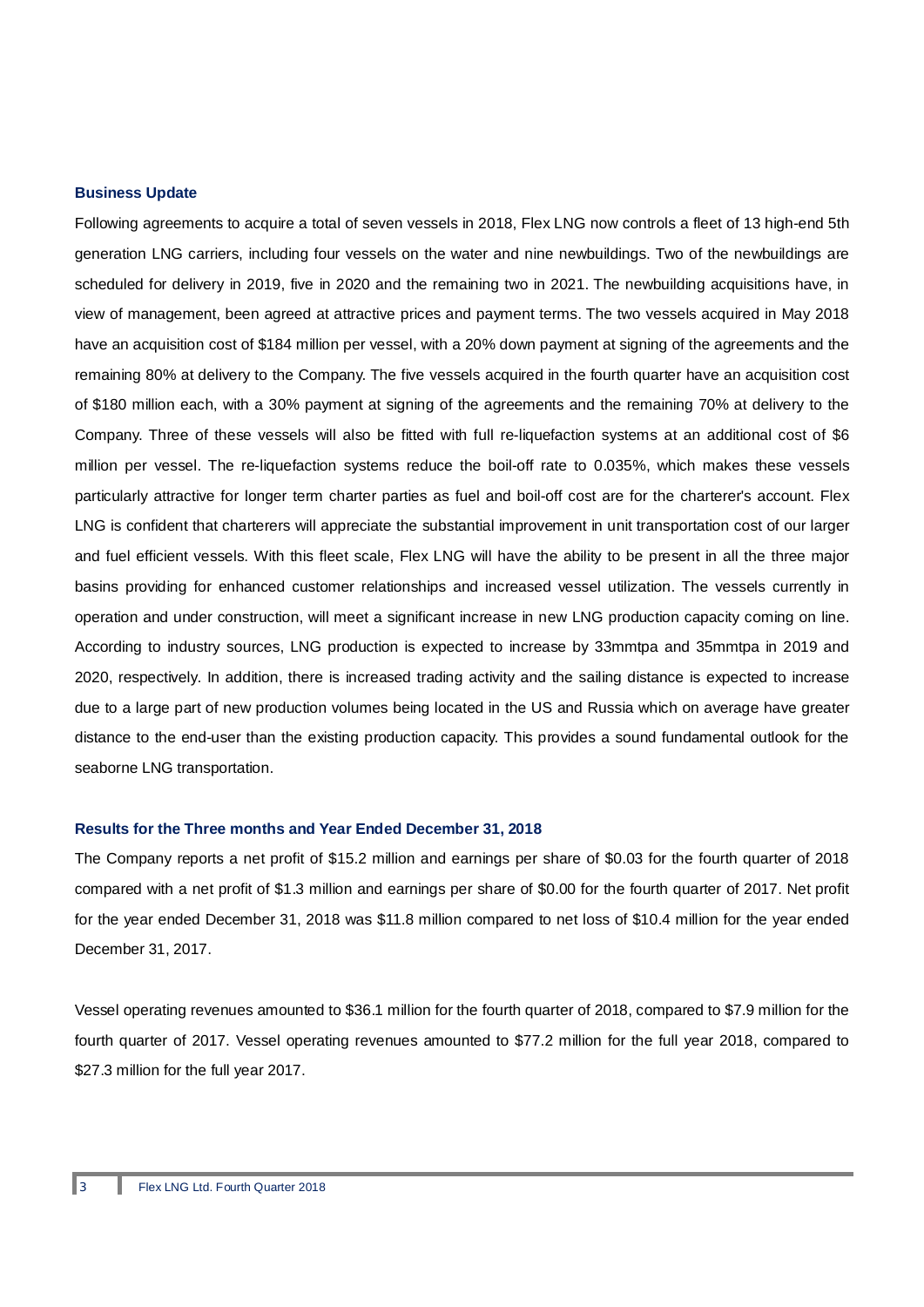Vessel operating costs, including voyage related costs, broker commissions and technical operating expenses (such as crewing, insurance, lubes and repairs & maintenance) amounted to \$6.0 million in the fourth quarter of 2018, compared to \$5.8 million in the fourth quarter of 2017. Vessel operating costs for the year ended December 31, 2018 amounted to \$26.2 million, compared to \$36.5 million for the full year 2017. The full year 2018 costs include \$6.1 million in relation to vessels chartered in, compared to \$29.8 million in 2017, all of which were redelivered by the end of the first quarter 2018.

Administrative expenses were \$1.8 million for the fourth quarter of 2018, compared to \$0.8 million for the fourth quarter of 2017. Administrative expenses for the year ended December 31, 2018 were \$4.6 million, compared to \$3.4 million for the year ended December 31, 2017.

The Company's cash balance increased by \$38.5 million in the fourth quarter of 2018 to \$55.1 million (fourth quarter of 2017: \$1.9 million net outflow). In the year ended December 31, 2018, the Company's cash balance increased by \$45.1 million (2017: \$8.5 million inflow). In the year ended December 31, 2018, the operating cash inflow was \$34.1 million (2017: \$17.7 million outflow). In the year ended December 31, 2018, capital expenditures were \$582.6 million (2017: \$77.7 million), of which \$233.6 million was related to investments in newbuildings under construction while \$349.0 million was related to advance payments made in relation to the seven newbuildings acquired from related parties of Geveran. In the year ended December 31, 2018, net cash inflow from financing activities was \$593.6 million (2017: \$104.0 million net cash inflow), of which \$584.6 million was issuance of new debt, \$295.3 million were net proceeds from issuance of new shares, while \$286.1 million was repayment of debt.

#### **Finance update**

During the fourth quarter the Company conducted a private placement, raising gross proceeds of NOK 2,464 million, equivalent to approximately \$300 million, through the placement of 172,938,947 new shares at a subscription price of NOK 14.25 per share. Geveran was allocated 57,646,316 shares for approximately \$100 million in the private placement, following which Geveran holds a 44.6% ownership in the Company.

The full amount under the \$270 million revolving credit facility (the "Sterna RCF") provided by Sterna Finance Ltd., a related party is free and available until twelve months after delivery of the newbuilding Flex Courageous (scheduled August 2019) after which it will be reduced to \$30 million. The remaining \$30 million will however be available until July 1, 2023, unless otherwise agreed. For more info about the Sterna RCF, please see Note 6.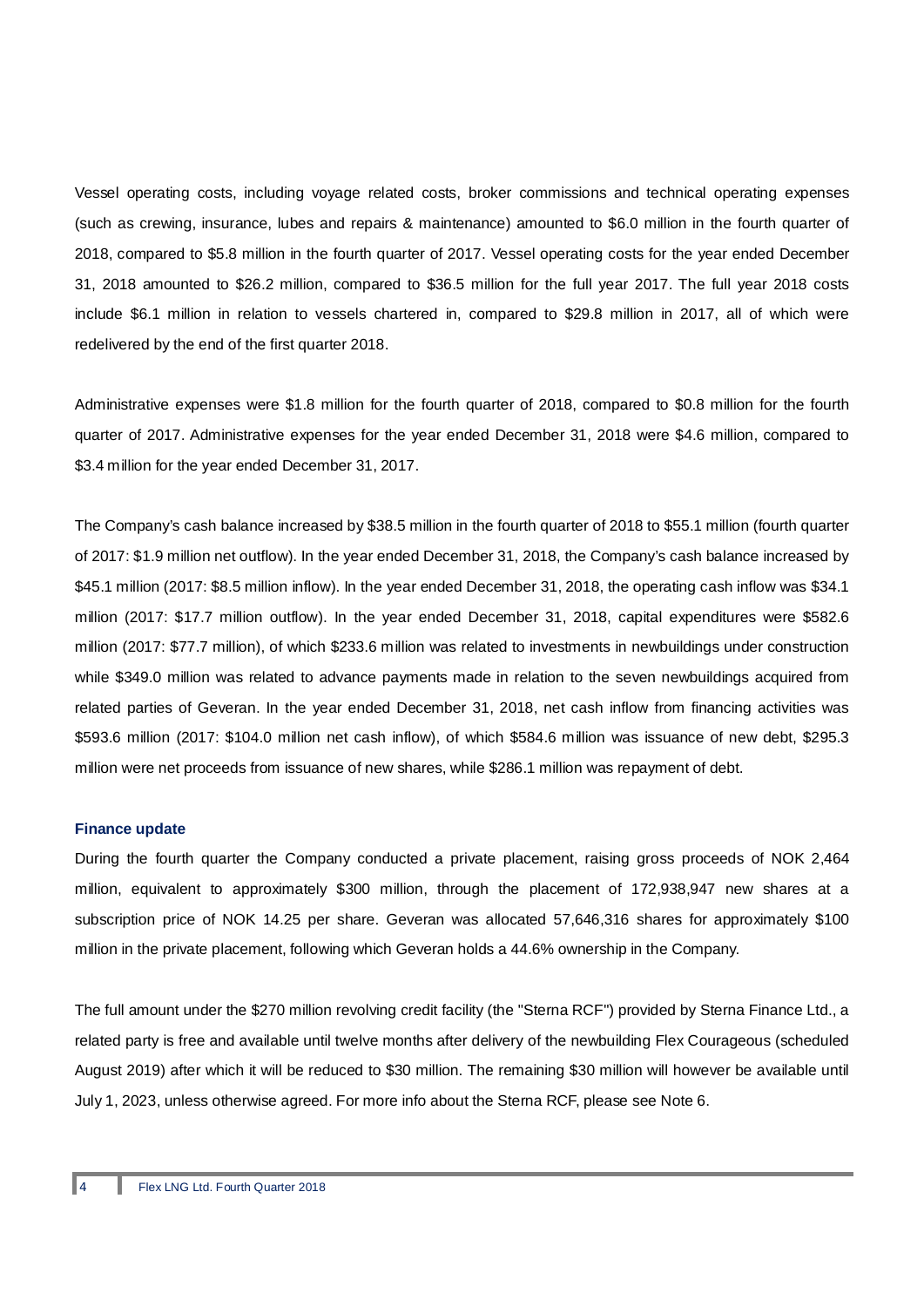Subsequent to quarter end, the Company has secured a \$250 million secured term loan facility from a syndicate of banks for the financing of the two newbuildings Flex Constellation and Flex Courageous. The financing remains subject to documentation and customary closing conditions, and is expected to be drawn upon delivery of the vessels from the shipyard, currently scheduled for June and August 2018, respectively. The financing will partly cover the remaining \$144 million payable upon delivery of each of the vessels. The remaining balance is expected to be funded from the Company's available liquidity.

#### **LNG Market Outlook and Strategy**

During the fourth quarter spot LNG rates reached record levels as market players were positioning themselves ahead of the winter season. Due to a combination of higher temperatures meaning fewer heating days, liquidation of approximately 30 vessels utilized for floating storage the freight rates for LNG has slumped during first quarter of 2019 and also resulting in lower general fleet utilization. However during 2019 the LNG market is expected to grow by an incremental 33 million tonnes thereby increasing demand for shipping. During 2019 we expect about 38 vessels to be delivered which means there is only 1.15 new ships per million ton of new LNG compared to historic requirement for about 1.3 ships per million of ton LNG given lifting capacity of LNG carrier of about 750,000 tonnes per annum. Furthermore, the incremental growth in LNG will predominately arrive from US which in general have a longer sailing distance to the average end-user than the traditional exporters thereby increasing expected ton/mile..

The global liquefied natural gas market is evolving rapidly. More LNG is being produced than ever before and a greater share of LNG is being sold on shorter-term contracts than before. The global appetite for liquefied natural gas is rising as new demand for the clean-burning fuel is developing.

By 2022, the US and Australia are expected to overtake Qatar as the biggest LNG exporters. However, with the expected addition of four more liquefaction trains in Qatar, scheduled to be fully operational by 2024, Qatar will return to its pole position. Industry sources report that final investment decisions are taking longer than usual, but the current anticipated output means the LNG shipping markets should benefit until 2022.

According to industry sources, demand growth remains strongest in the Far East, led by a switch from coal to gas in China and South Korea, which between them accounted for half of the demand increase in 2018.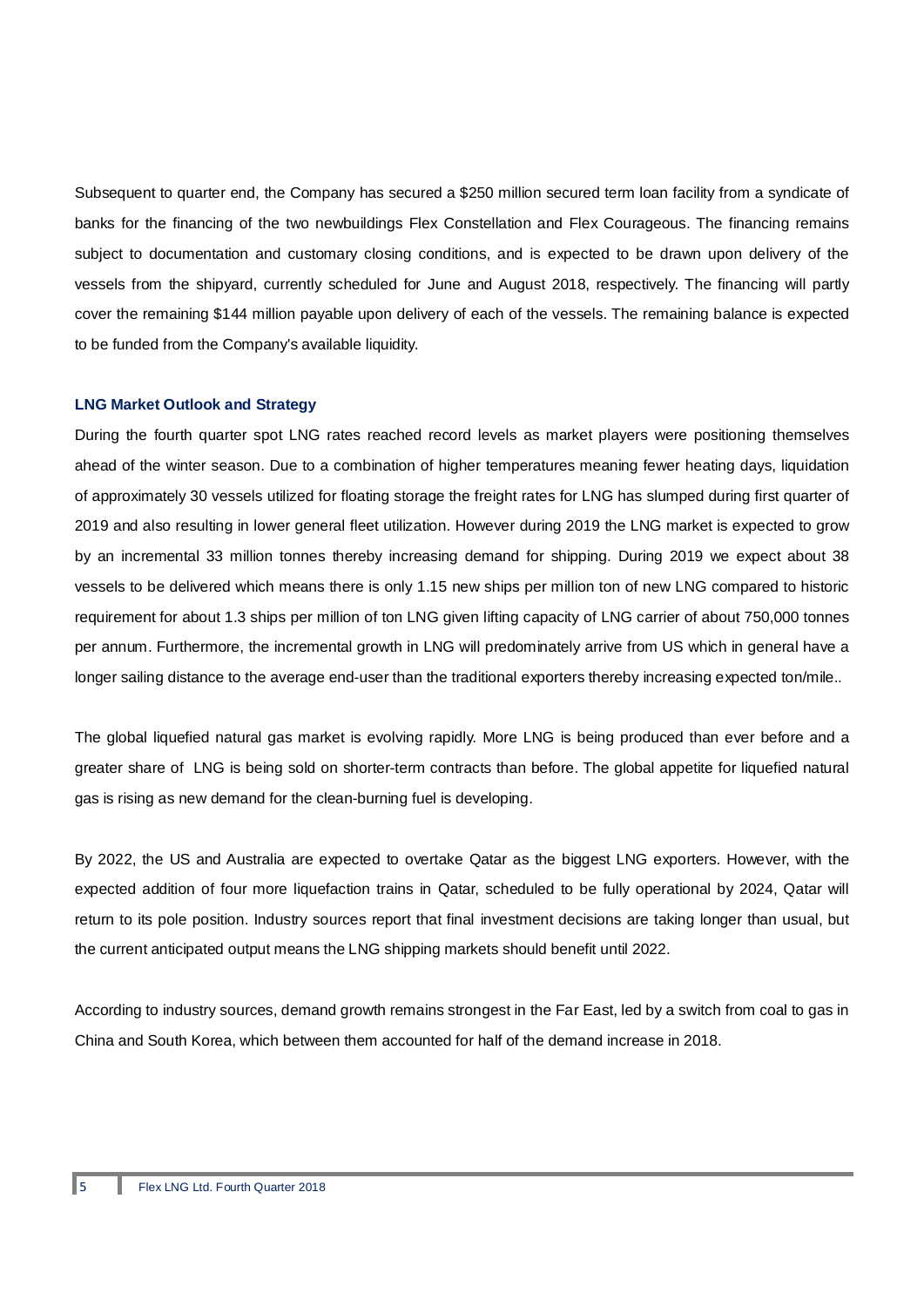As the IMO's emissions regulations bite, LNG is increasingly in demand as a marine fuel. Industry sources reports that 124 LNG-burning ships are currently in operation, with 136 more on order and another 111 capable of burning LNG. Bunkering with LNG is now possible at major bunkering ports worldwide.

The world's total LNG carrier fleet, with a size above 125,000 cmb, now exceeds 470 vessels and approximately 38 vessels are expected to be delivered in 2019. The shipping market is poised to improve as an expected ramp-up of US LNG export projects, coupled with limited fleet growth, have created a favorable backdrop over the next few years. Demand growth has been driven primarily from Asia, with China committed to diversifying its energy portfolio to focus on cleaner energy sources to improve the air quality in metropolitan areas. Europe is also expected to increase its LNG imports during the year due to improved general macroeconomic conditions, reduced European gas production and diversification of supply.

Flex LNG expects the coming growth of LNG production and the expected growth in demand for natural gas to continue tightening the shipping market. As such, the Company is well positioned with four LNG carriers on the water and a further nine newbuildings set for delivery over the next years. We believe that our state-of-the-art LNG carriers will command a premium in the market and be the preferred vessels for longer term charters. We continue to execute our chartering strategy to secure balanced fleet employment through actively marketing our LNG carriers in both the term and spot markets.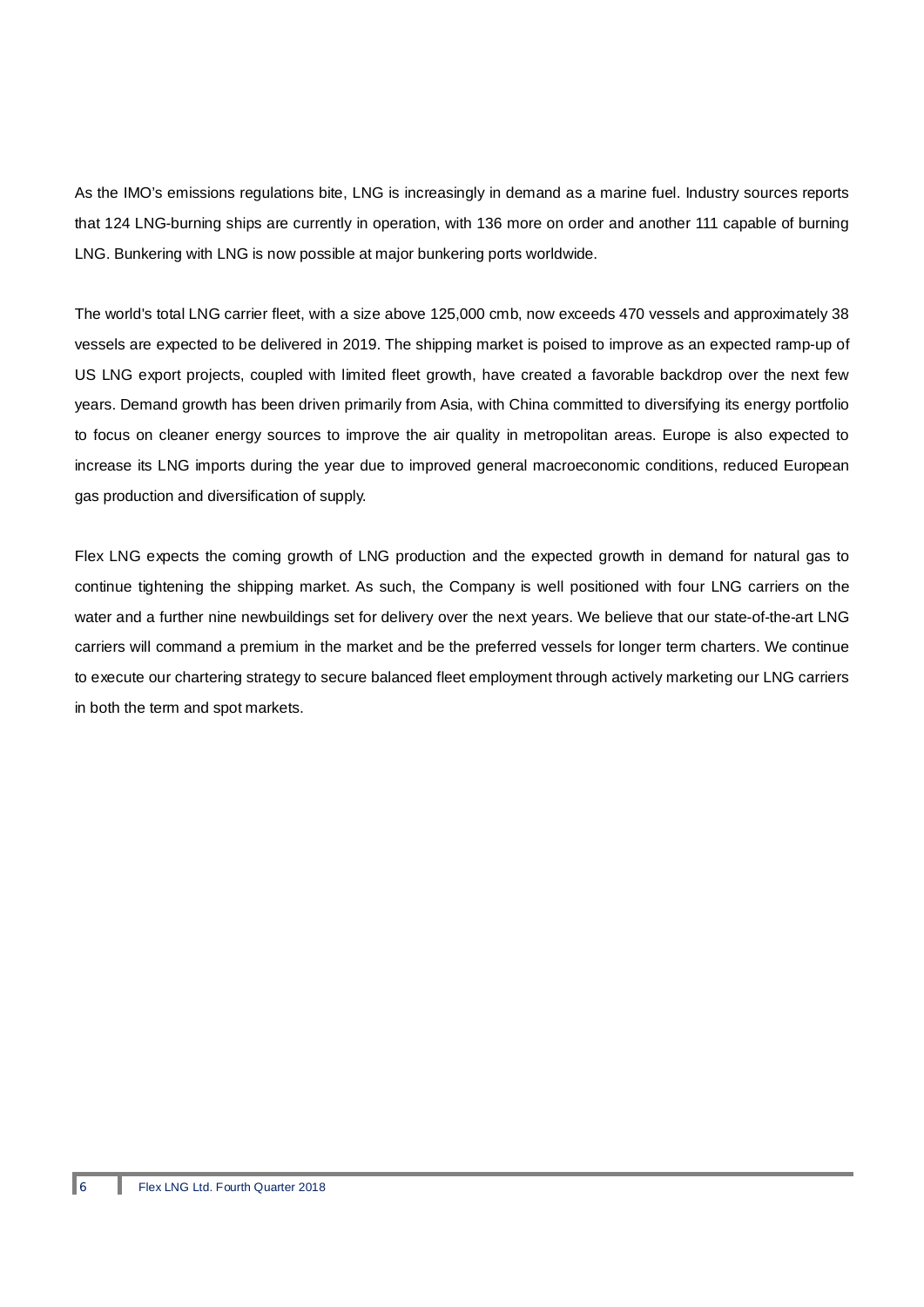#### **Fourth Quarter of Result Presentation**

Flex LNG will release its financial results for the quarter and twelve months ended December 31, 2018 on Thursday February 28, 2019 on or about 07:00 am CET / 01:00 am EST

In connection with the earnings release, a webcast and conference call will be held at 14:00 pm CET / 08:00 am EST In order to attend the webcast and/or conference call you may do one of the following:

#### **Attend by Webcast:**

Use to the follow link prior to the webcast: *https://edge.media-server.com/m6/p/vz3hu49x*

# **Attend by Conference Call:**

Applicable dial-in telephone numbers are as follows:

Norway: +47 21 56 31 62

United Kingdom: +44 (0) 203 0095710

United States: +1 917-720-0178

Confirmation Code: 6782437

A Q&A session will be held after the teleconference/webcast. Information on how to submit questions will be given at the beginning of the session. The presentation material which will be used in the teleconference/webcast can be downloaded on **www.flexlng.com** and replay details will also be available at this website.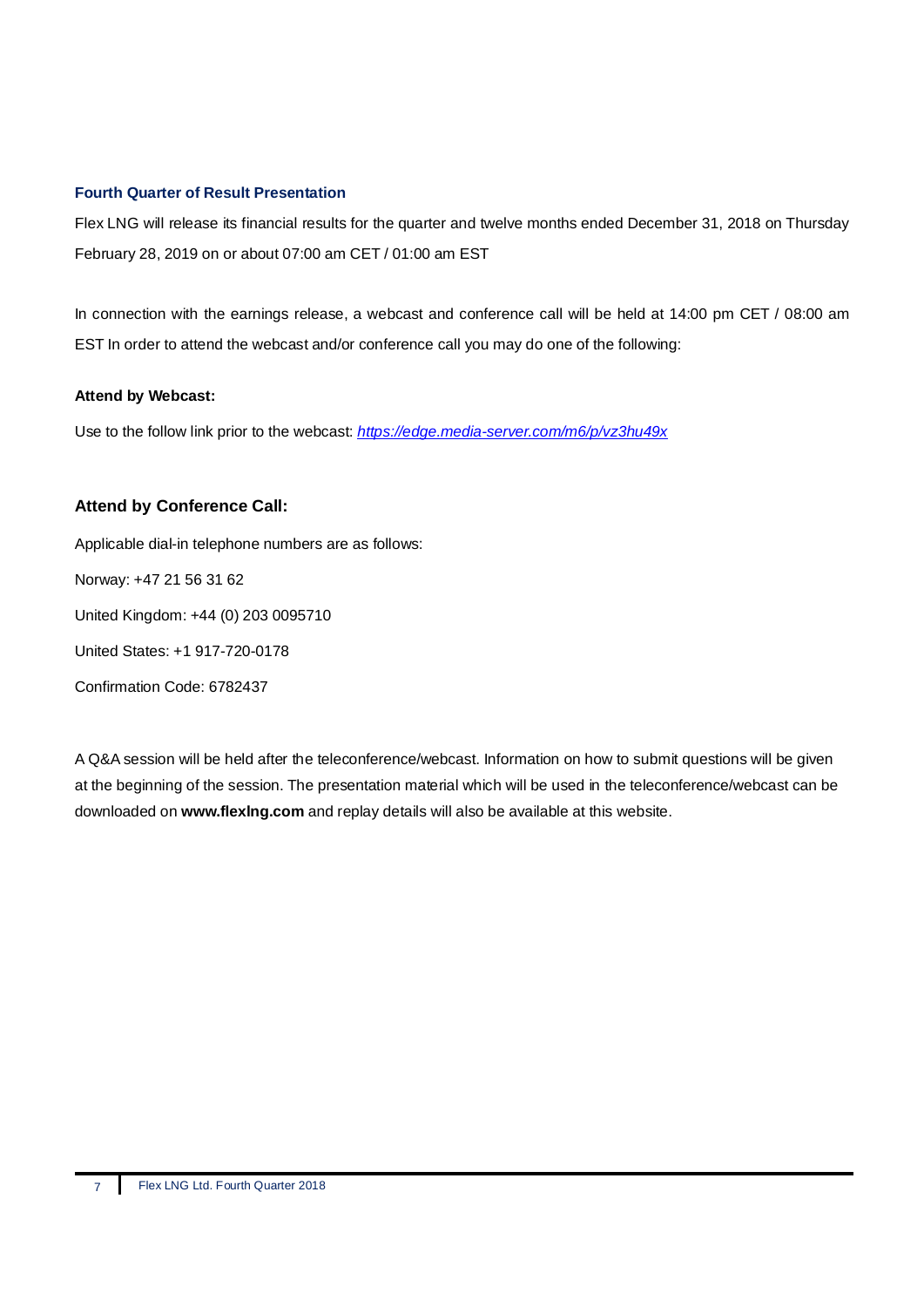#### **Forward-Looking Statements**

This report has been produced by Flex LNG Ltd. ("Flex LNG" or the "Company"), solely for information purposes and does not purport to give a complete description of the Company, its business or any other matter described herein.

The report contains certain forward-looking statements relating to the business, financial performance and results of the Company and/or the industry in which it operates, sometimes identified by the words "believes", "expects", "intends", "plans", "estimates" and similar expressions.

The forward-looking statements contained in this presentation, including assumptions, opinions and views of the Company or cited from third party sources, are solely opinions and forecasts which are subject to risks, uncertainties and other factors that may cause actual events to differ materially from any anticipated development. The Company does not provide assurance that the assumptions underlying such forward-looking statements are free from errors nor does the Company accept any responsibility for the future accuracy of the opinions expressed in the presentation or the actual occurrence of the forecasted developments.

No obligation is assumed to update any forward-looking statements or to confirm these forward-looking statements to actual results.

In addition to these important factors and matters discussed elsewhere herein, important factors that, in our view, could cause actual results to differ materially from those discussed in the forward looking statements include the strength of the world economies, fluctuations in currencies and interest rates, general market conditions, change in governmental rules and regulations or actions taken by regulatory authorities.

Certain information and statistics contained herein have been derived from several sources. You are hereby advised that such industry data and statistics have not been prepared specifically for inclusion in these materials and Flex LNG has not undertaken any independent investigation to confirm the accuracy or completeness of such information.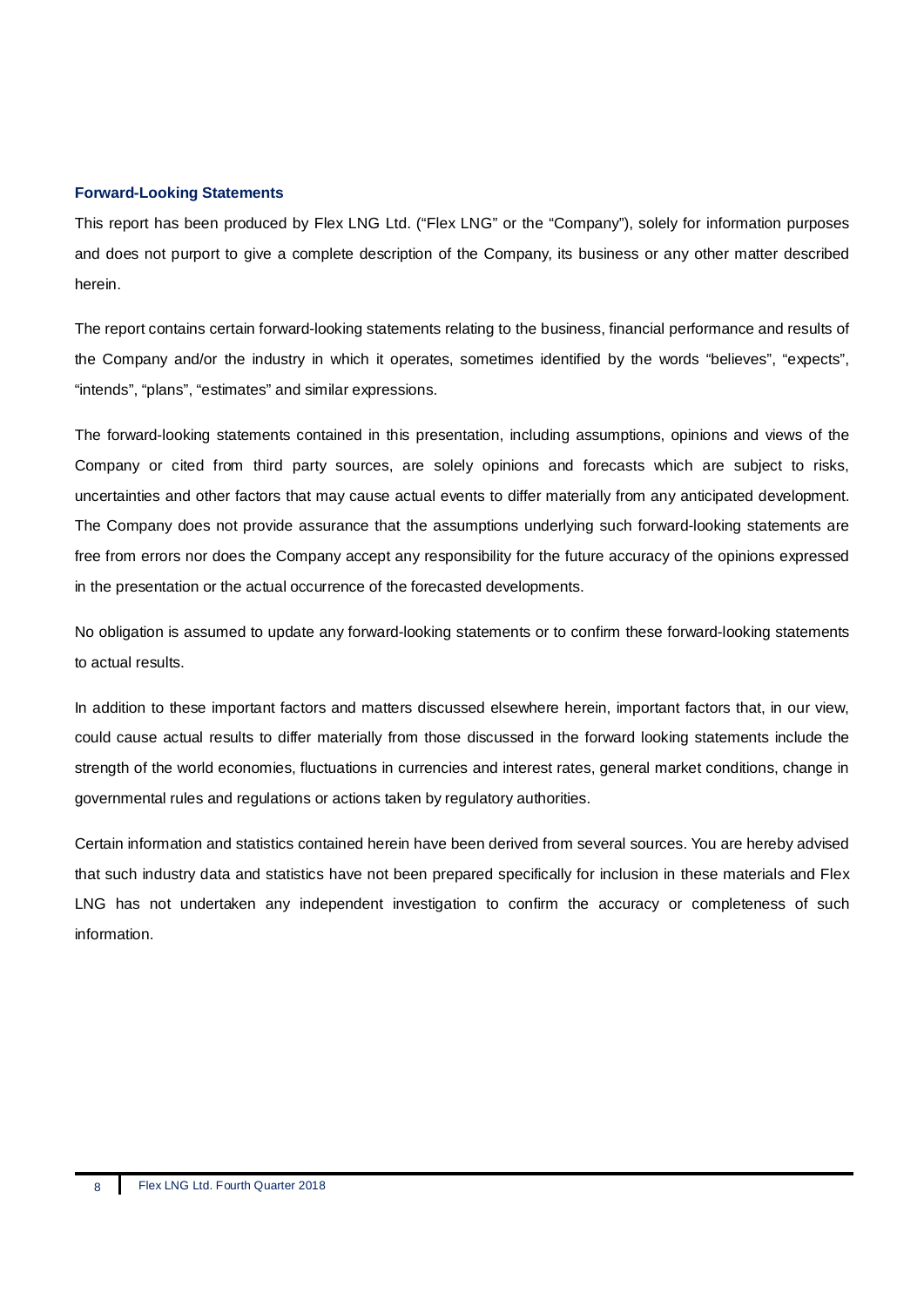Board of Directors of Flex LNG Ltd.

February 28, 2019

David McManus

Marius Hermansen **Marius Hermansen** Cla Lorentzon

Nikolai Grigoriev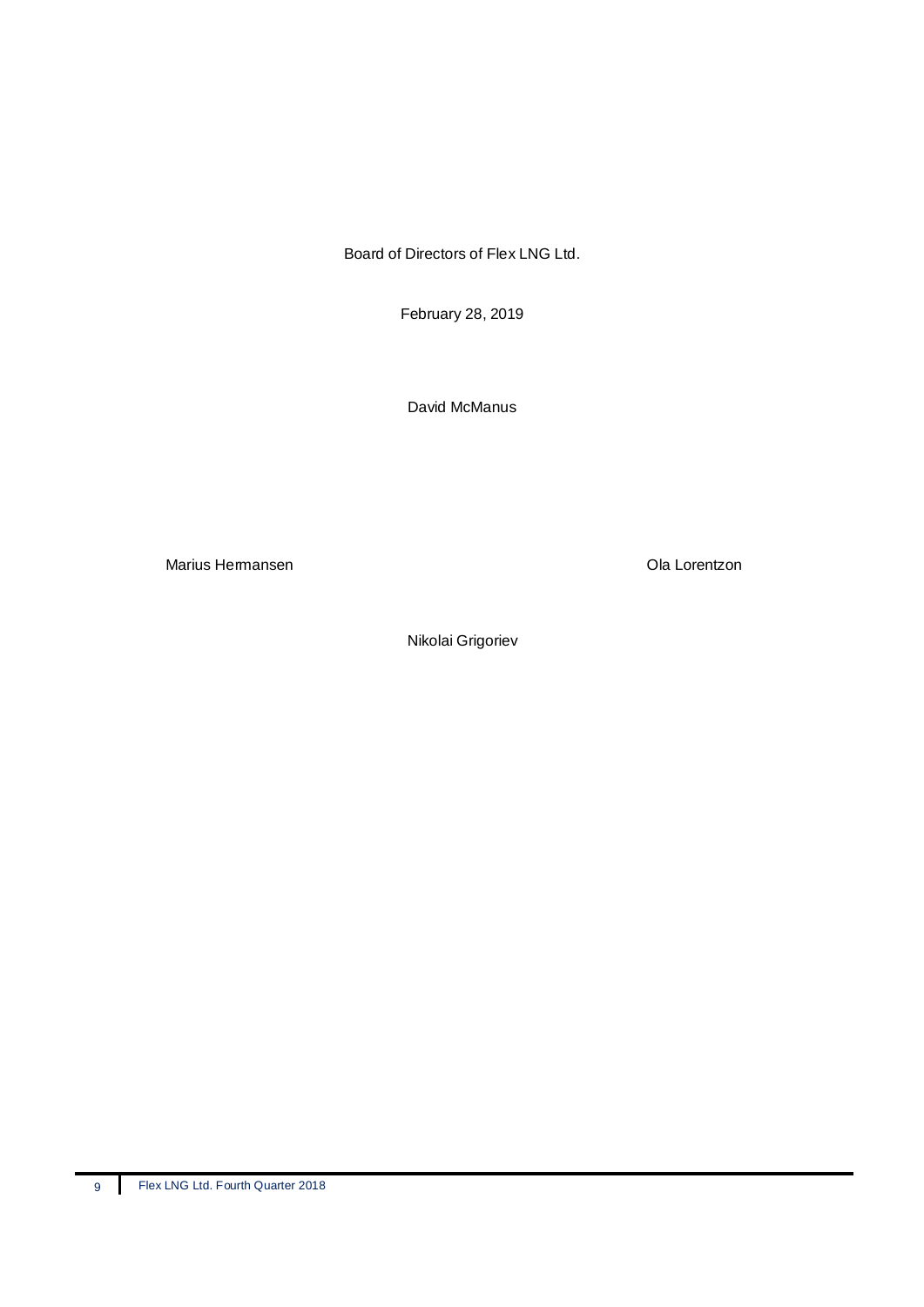# **Interim Financial Report**

# **Condensed Consolidated Income Statement**

*(Unaudited figures in USD,000)*

|                                             | Q4 2018  | Q4 2017 | 2018      | 2017      |
|---------------------------------------------|----------|---------|-----------|-----------|
| <b>Vessel operating revenues</b>            | 36.101   | 7.860   | 77.209    | 27.329    |
| Vessel operating costs                      | (5, 977) | (5,803) | (26, 161) | (36,532)  |
| Administrative expenses                     | (1,781)  | (812)   | (4,639)   | (3,409)   |
| Operating income/(loss) before depreciation | 28,343   | 1,245   | 46,409    | (12, 612) |
| Depreciation                                | (6, 872) | (1)     | (17, 412) | (2)       |
| <b>Operating income/(loss)</b>              | 21,471   | 1.244   | 28.997    | (12,614)  |
| Finance income                              | 283      | 25      | 607       | 123       |
| Finance cost                                | (6, 511) |         | (17, 781) | (234)     |
| Other financial items                       | (17)     | 2       | (54)      | 2,335     |
| Income/(loss) before tax                    | 15.226   | 1.271   | 11.769    | (10, 391) |
| Income tax credit/(expense)                 | 12       | (5)     | 10        | (17)      |
| Net income/(loss)                           | 15,238   | 1,266   | 11,779    | (10,408)  |
| Attributable to:                            |          |         |           |           |
| Equity holders of the parent                | 15,238   | 1,266   | 11,779    | (10, 408) |
| Earnings/(loss) per share (\$):             |          |         |           |           |
| Basic and diluted                           | 0.03     | 0.00    | 0.02      | (0.03)    |

# **Condensed Consolidated Statement of Comprehensive Income**

|                                                     | Q4 2018 | Q4 2017 | 2018   | 2017      |
|-----------------------------------------------------|---------|---------|--------|-----------|
| Income/(loss) for the period                        | 15,238  | 1,266   | 11.779 | (10, 408) |
| Total other comprehensive profit/(loss)             | (33)    |         |        |           |
| Total comprehensive income/(loss) for the<br>neriod | 15.205  | 1.266   | 11.779 | (10, 408) |
| Attributable to:<br>Equity holders of the parent    | 15,205  | 1.266   | 11.779 | (10, 408) |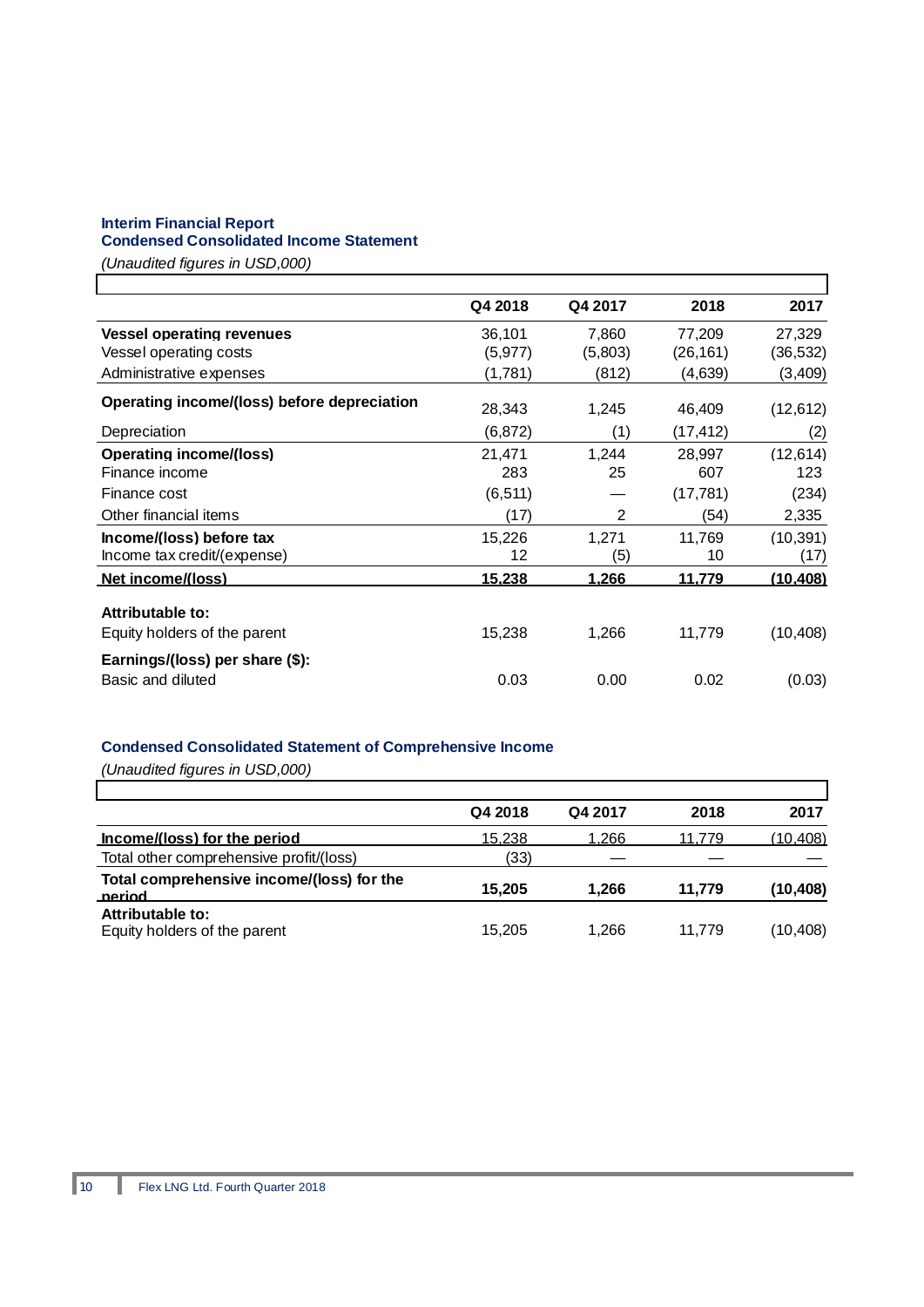# **Condensed Consolidated Statement of Financial Position**

|                                                     | <b>Note</b> | December 31,2018 | December 31,2017 |
|-----------------------------------------------------|-------------|------------------|------------------|
| New building assets and capitalized costs           | 3           |                  | 594,937          |
| Vessel purchase prepayment                          | 3           | 421,472          | 72,000           |
| Vessels and equipment                               | 3           | 812,489          | 3                |
| <b>Total non-current assets</b>                     |             | 1,233,961        | 666,940          |
| Inventory                                           |             | 915              | 1,041            |
| Other current assets                                |             | 4,413            | 6,568            |
| Cash and cash equivalents                           | 4           | 55,097           | 9,961            |
| <b>Total current assets</b>                         |             | 60,425           | 17,570           |
| <b>Total assets</b>                                 |             | 1,294,386        | 684,510          |
| Share capital                                       |             | 5,410            | 3,680            |
| Share premium                                       |             | 1,189,665        | 895,951          |
| Other equity                                        |             | (367, 751)       | (379,530)        |
| Equity attributable to equity holders of the parent |             | 827,324          | 520,101          |
| <b>Total equity</b>                                 |             | 827,324          | 520,101          |
| Long-term debt                                      | 6           | 431,602          | 160,000          |
| <b>Total non-current liabilities</b>                |             | 431,602          | 160,000          |
| <b>Current liabilities</b>                          |             | 12,095           | 4,409            |
| Short term portion of long-term debt                | 6           | 23,365           |                  |
| <b>Total current liabilities</b>                    |             | 35,460           | 4,409            |
| <b>Total liabilities</b>                            |             | 467,062          | 164,409          |
| <b>Total equity and liabilities</b>                 |             | 1,294,386        | 684,510          |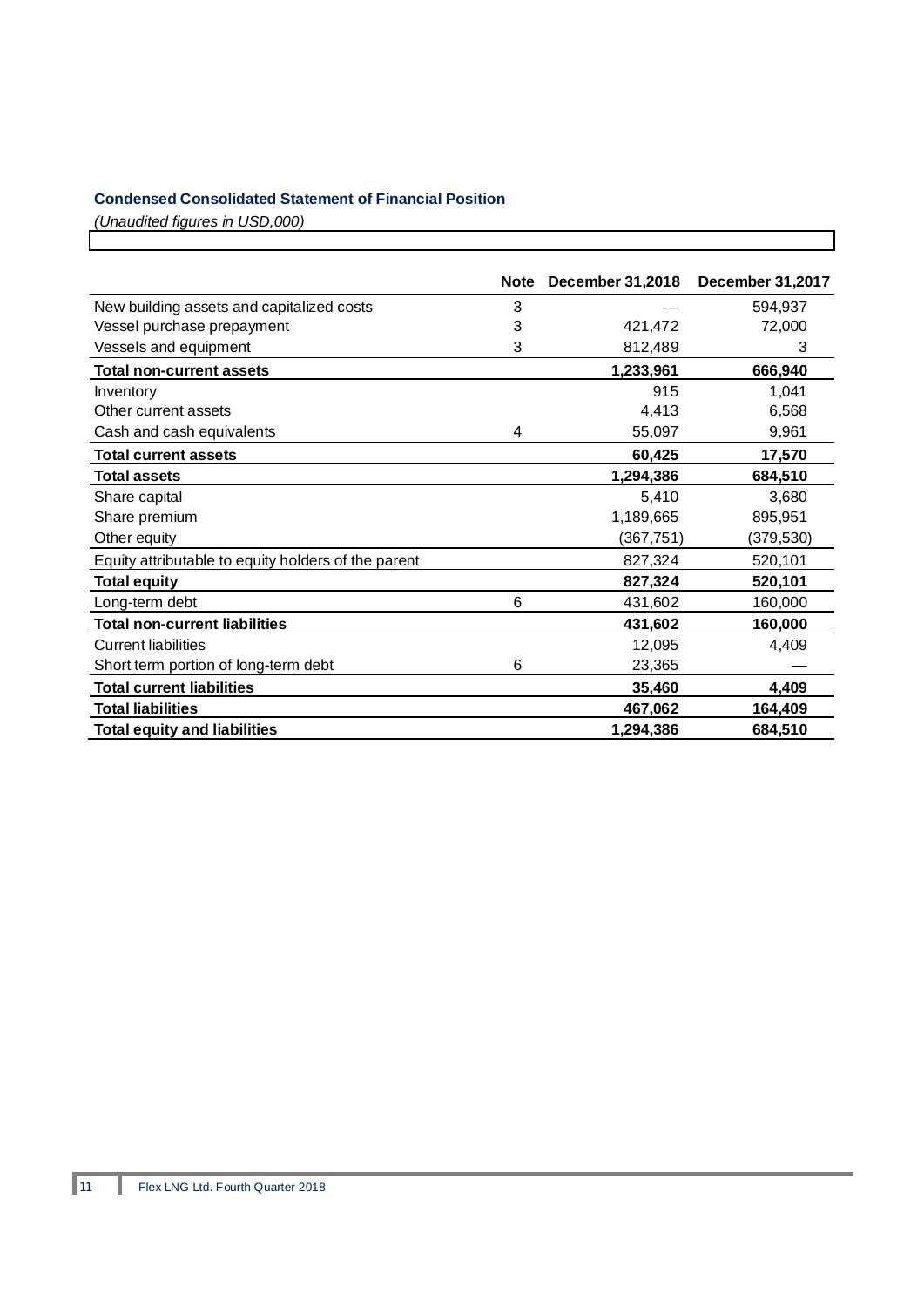# **Condensed Consolidated Statement of Cash Flows**

|                                                                              | 2018       | Q4 2018    | Q4 2017  | 2017      |
|------------------------------------------------------------------------------|------------|------------|----------|-----------|
| Profit/(loss) before tax                                                     | 11,769     | 15,226     | 1,271    | (10, 391) |
| Working capital adjustments                                                  | 4,919      | 1,319      | (2,057)  | (5, 156)  |
| Other non-cash items                                                         | 17,392     | 6,839      | (5)      | (2, 175)  |
| Net cash flow provided by<br>operating activities                            | 34,080     | 23,384     | (791)    | (17, 722) |
|                                                                              |            |            |          |           |
| Payments on newbuilding contracts<br>and capitalized expenditure             | (233, 550) | 1,011      | (1, 124) | (5,714)   |
| Advance payment for new build<br>assets                                      | (349,000)  | (275, 400) |          | (72,000)  |
| Net cash flow provided by<br>investing activities                            | (582, 550) | (274, 389) | (1, 124) | (77, 714) |
|                                                                              |            |            |          |           |
| Net proceeds from issue of share<br>capital                                  | 295,311    | 295,311    |          | 220,988   |
| Net proceeds from issuance of debt                                           | 584,613    |            |          |           |
| Repayment of debt                                                            | (286,069)  | (5,906)    |          | (117,000) |
| Other                                                                        | (249)      | 123        | (5)      | (29)      |
| Net cash flow provided by<br>financing activities                            | 593,606    | 289,528    | (5)      | 103,959   |
|                                                                              |            |            |          |           |
| Net cash flow                                                                | 45,136     | 38,523     | (1,920)  | 8,523     |
| Cash, cash equivalents and restricted<br>cash at the beginning of the period | 9,961      | 16,574     | 11,881   | 1,439     |
| Cash, cash equivalents and<br>restricted cash at the end of the<br>period    | 55,097     | 55,097     | 9,961    | 9,961     |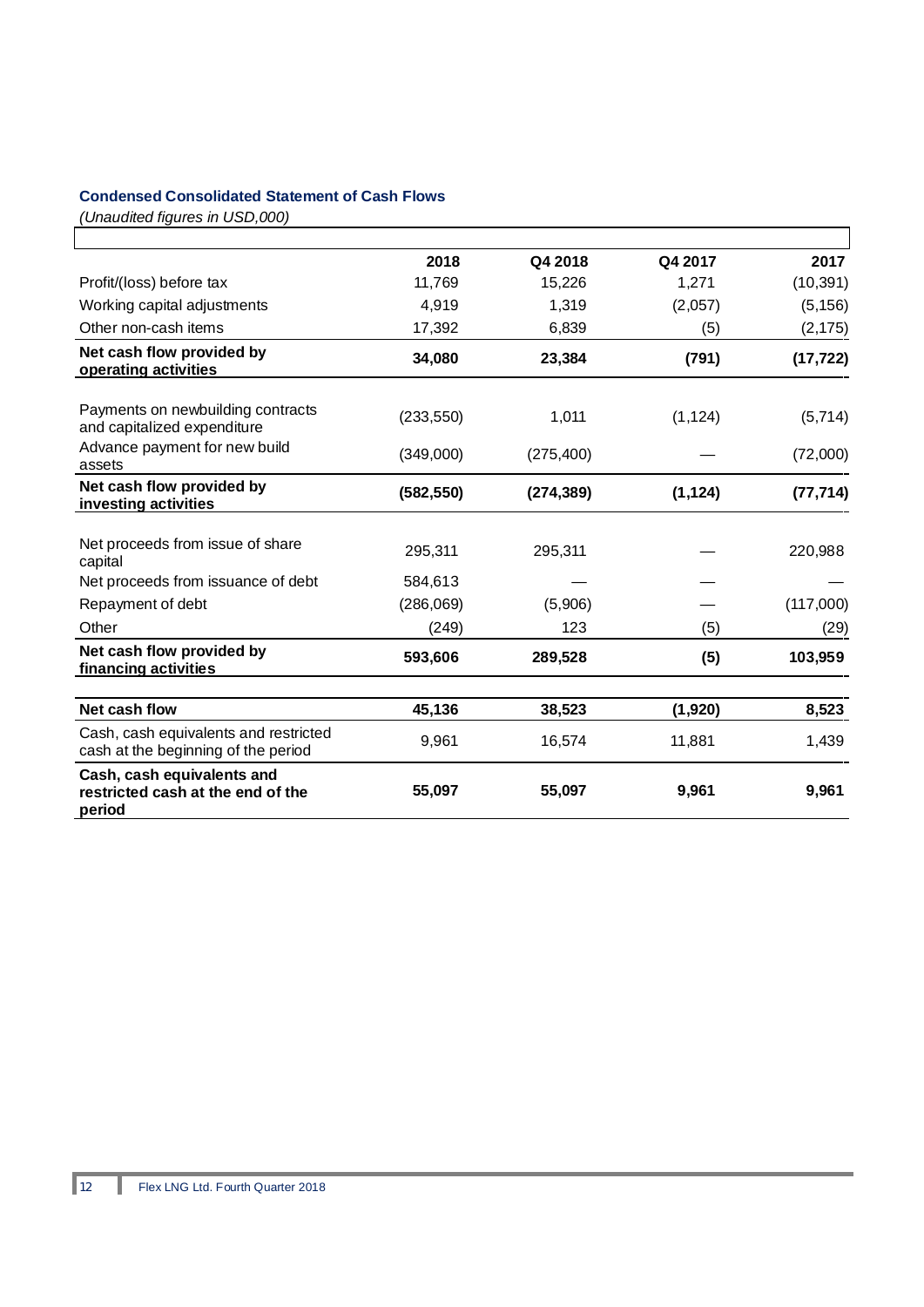# **Condensed Consolidated Statement of Changes in Equity**

|                                   | Share capital | Share premium<br>reserve | <b>P&amp;L reserve</b> | To equity<br>holders |
|-----------------------------------|---------------|--------------------------|------------------------|----------------------|
| <b>At January 1, 2018</b>         | 3,680         | 895,951                  | (379, 530)             | 520,101              |
| Profit for the period             |               |                          | 11,779                 | 11,779               |
| Other comprehensive loss          |               |                          |                        |                      |
| <b>Total comprehensive income</b> |               |                          | 11,779                 | 11,779               |
| Shares issued                     | 1.729         | 298,271                  |                        | 300,000              |
| Share issuance costs              |               | (4,689)                  |                        | (4,689)              |
| Share-based payment (shares)      |               | 132                      |                        | 133                  |
| At December 31, 2018              | 5,410         | 1,189,665                | (367, 751)             | 827,324              |

|                                   | Share capital | Share premium<br>reserve | <b>P&amp;L reserve</b> | To equity<br>holders |
|-----------------------------------|---------------|--------------------------|------------------------|----------------------|
| At January 1, 2017                | 1.279         | 573,785                  | (369, 122)             | 205,942              |
| Loss for the period               |               |                          | (10, 408)              | (10, 408)            |
| Other comprehensive income/(loss) |               |                          |                        |                      |
| <b>Total comprehensive loss</b>   |               |                          | (10, 408)              | (10, 408)            |
| Shares issued                     | 2,401         | 326,674                  |                        | 329,075              |
| Share issuance costs              |               | (4,624)                  |                        | (4,624)              |
| Share-based payment (shares)      |               | 116                      |                        | 116                  |
| At December 31, 2017              | 3,680         | 895,951                  | (379,530)              | 520,101              |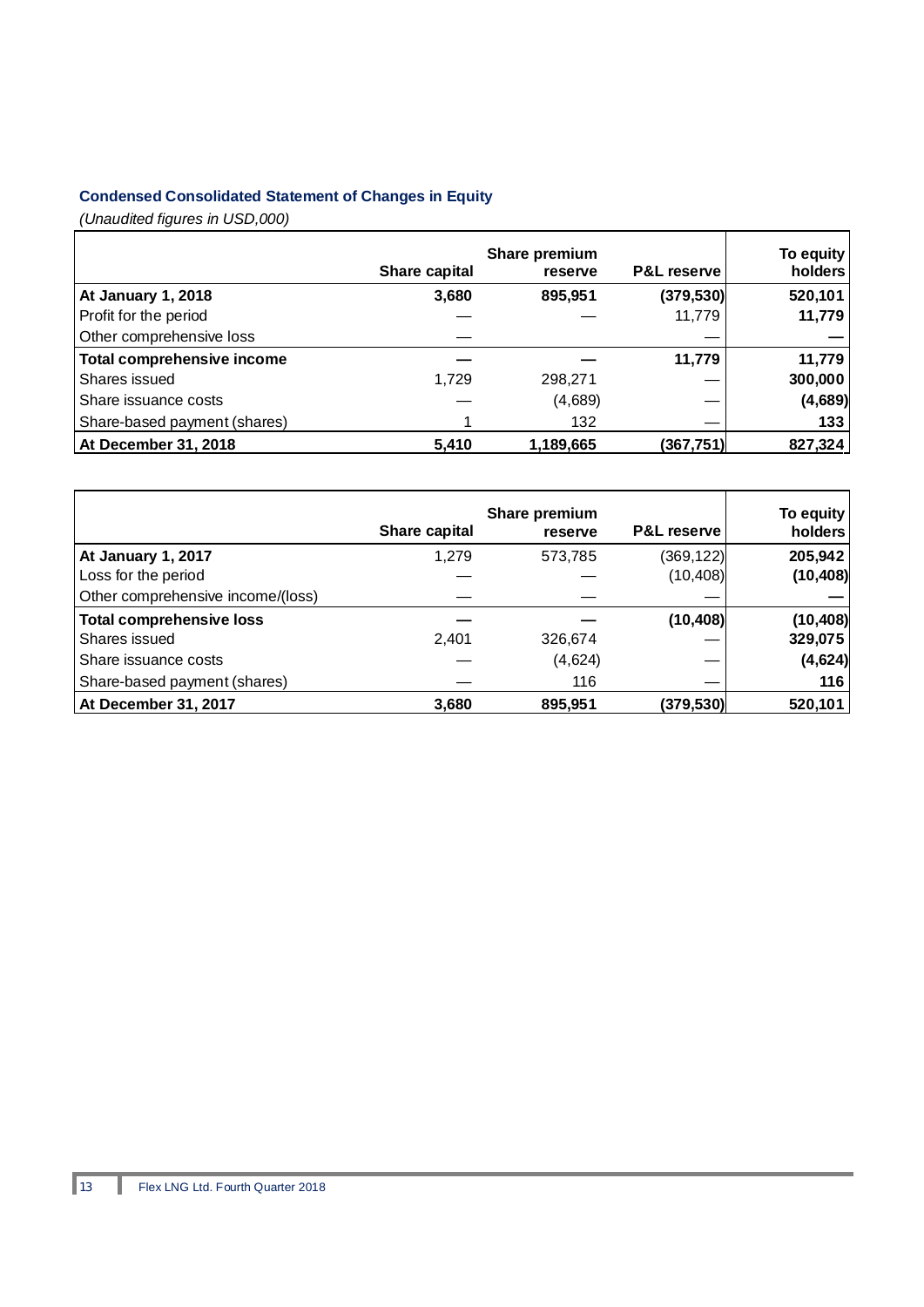#### **Notes to the Interim Consolidated Accounts**

#### **Note 1: General information**

Flex LNG Ltd. (together with its subsidiaries, the "Company" or "Flex LNG") is a limited liability company, originally incorporated in the British Virgin Islands, but re-domiciled to Bermuda in June 2017. The Company's activities are focused on seaborne LNG transportation. The interim condensed consolidated financial statements of the Company for the quarter and year ended December 31, 2018 were authorized by the Board of Directors for release on February 28, 2019.

#### **Note 2: Accounting principles**

#### **Basis of preparation**

The interim condensed consolidated financial statements for the quarter have been prepared in accordance with accounting principles generally accepted in the United States ("U.S. GAAP"). The condensed consolidated financial statements do not include all of the disclosures required in the annual consolidated financial statements. These financial statements should be read in conjunction with the Company's year-end financial statements for the year ended December 31, 2017.

#### **Use of estimates**

The preparation of financial statements in conformity with U.S. GAAP requires management to make estimates and assumptions that affect the amounts reported in the financial statements and accompanying notes. Such estimates and assumptions impact, among others, the following: vessels, the amount to be paid for certain liabilities, the amount of costs to be capitalized in connection with the construction of our newbuildings, initial dry dock cost component and the useful lives of our vessels. Actual results could differ from those estimates.

#### **Principles of consolidation**

The consolidated financial statements include the accounts for us and our wholly-owned subsidiaries. Intercompany accounts and transactions have been eliminated on consolidation.

#### **Vessel operating revenues and expenses**

The Company employs all of its vessels on time charters and recognizes these as operating leases under ASC 842, for which it has early adopted from January 1, 2018. The Company receives a fixed charter hire per day of on-hire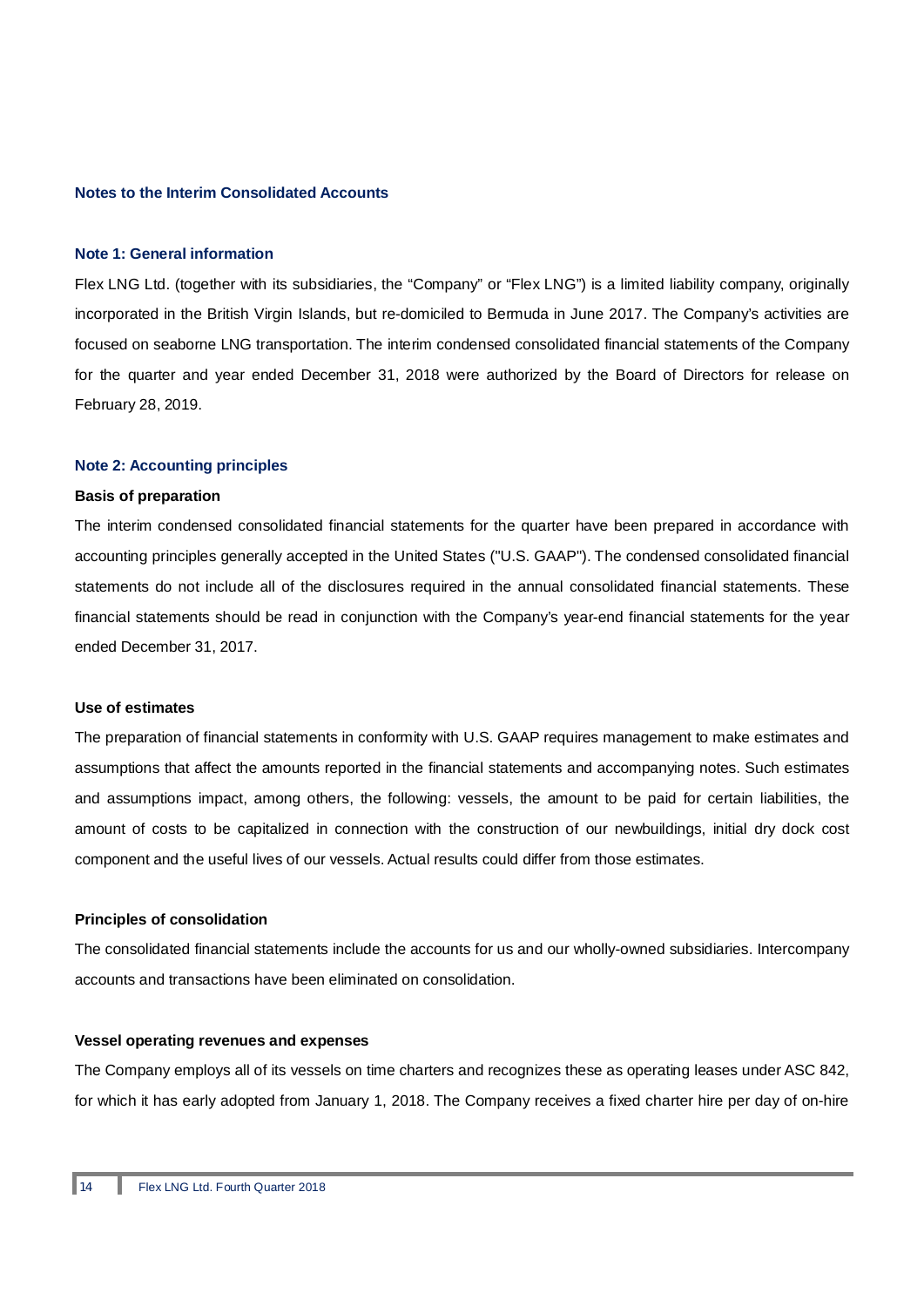whereby revenue is recognized and recorded on an accrual basis over the term of the charter as service is provided.

If the Company receives a re-positioning fee or fixed ballast bonus for its vessels, this is recognized over the period of the time charter on a straight line basis since the amount is both fixed and determinable at the beginning of the time charter.

If the Company receives a variable ballast bonus, then this is recognized on a straight line basis from the date that the re-delivery port is declared to the date of arrival at the re-delivery port.

Under a time charter agreement, the Company is responsible for both the operation and maintenance of the vessel which would be considered to be a non-lease performance obligation. The Company has chosen to elect the practical expedient of ASC 842 to not separate lease and non-lease components and instead combine these as a single performance obligation.

Costs incurred during the leasing period for the maintenance and operation of the vessels are expensed as incurred as the timing and pattern of transfer of the components are identical to the operating lease revenue earned from the charter hire.

#### **Cash and cash equivalents**

Cash includes cash in hand and at bank. Cash equivalents are short-term liquid investments that can be converted into cash within three months and to a known amount, and which contain insignificant risk elements.

#### **Inventories**

Inventories comprise principally of fuel and lubricating oils and are stated at the lower of cost and net realizable value. Cost is determined on a first-in, first-out basis.

#### **Vessels and equipment**

Vessels are carried at historical cost less accumulated depreciation and impairment adjustments, if any.

The depreciation on vessels will be reviewed annually to ensure that the method and period used reflect the pattern in which the asset's future economic benefits are expected to be consumed.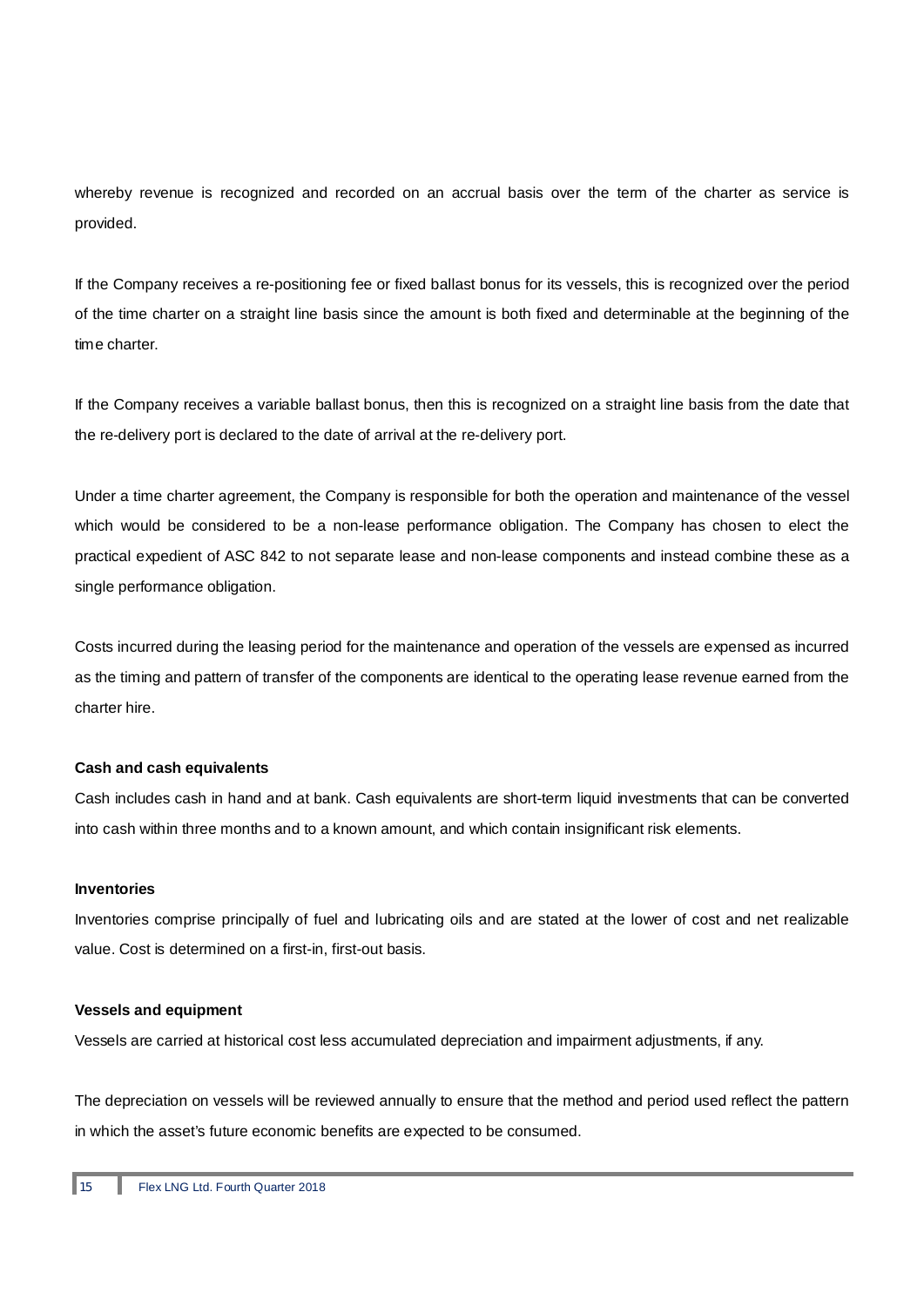The gross carrying amount of the vessel is the purchase price, including duties/taxes, borrowing costs and any other direct costs attributable to bringing it to the location and condition necessary for the vessels intended use. Capitalization of costs will cease once the vessel is in the location and condition necessary for it to be able to operate in the manner consistent with its intended design.

On delivery, the total acquisition costs of the vessel will be segregated to groups of components that have different expected useful lives. The different groups of components will be depreciated over their expected useful lives. Subsequent costs, such as repair and maintenance costs, are recognized in the income statement as incurred.

Each vessel is required to be dry docked every 60 months for classification society surveys and inspections of, among other things, the underwater parts of the vessel. The Company capitalizes costs associated with the dry dockings in accordance with ASC Topic 360 "Property, Plant and Equipment" and amortizes these costs on a straight-line basis over the period to the next expected dry docking. Amortization of dry docking costs is included in depreciation in the income statement. Where a vessel is newly acquired, or constructed, a proportion of the cost of the vessel is allocated to the components expected to be replaced at the next dry docking based on the expected costs relating to the next dry docking. Dry docking costs are included within operating activities on the statement of cash flows.

The cost of the vessel and dry dock, less their estimated residual value, are depreciated on a straight-line basis over the respective asset's useful economic life. The residual value for owned vessels is calculated by multiplying the lightweight tonnage of the vessel by the market price of scrap per tonne. The following useful lives have been used:

Vessels: 35 years Periodical special survey: 2.5-5 years

## **Newbuildings**

Vessel purchase prepayments relate to amounts advanced on ship building contracts where title of the vessel does not transfer to the Company until the date of delivery.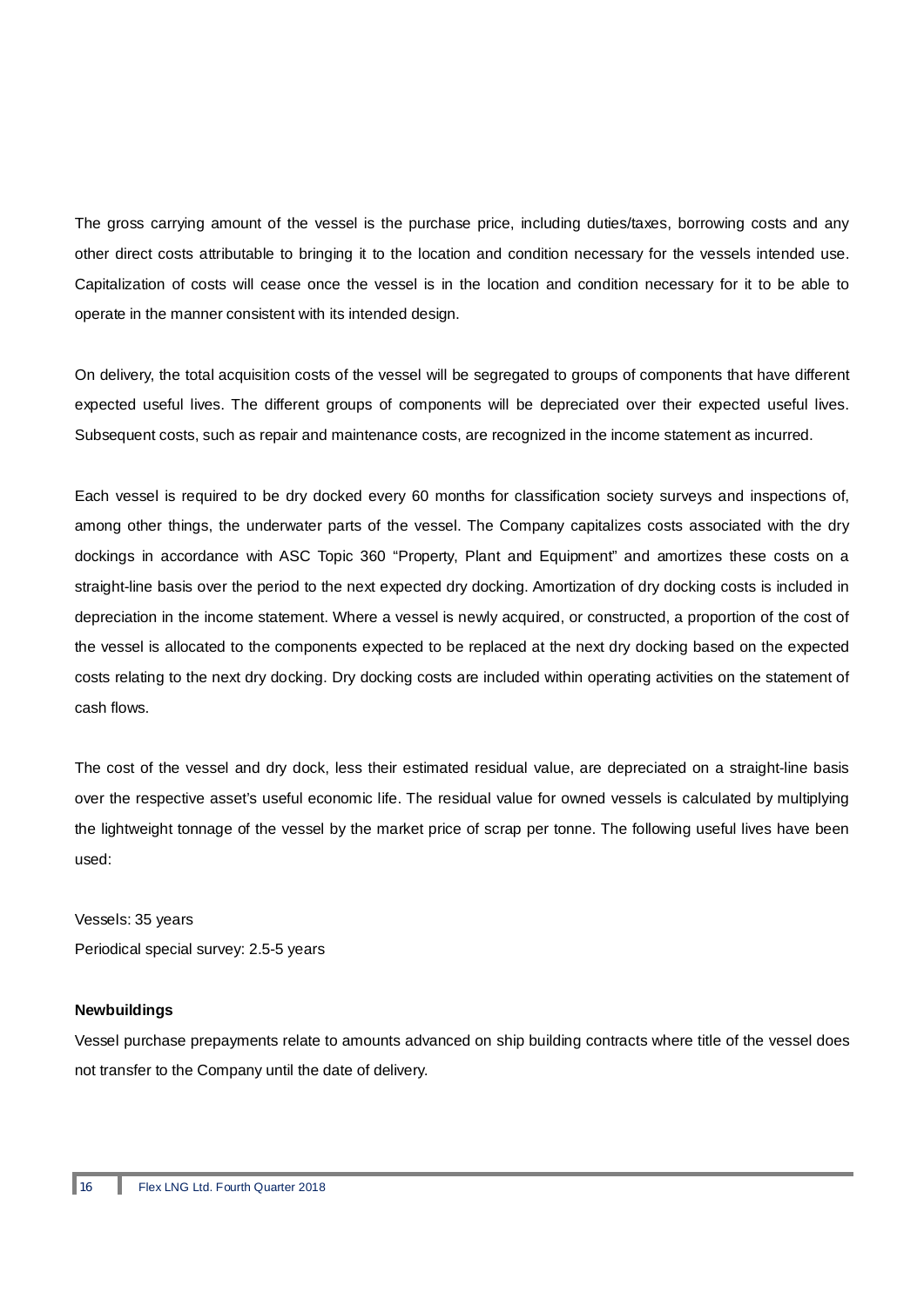#### **Debt issuance costs**

Direct costs relating to obtaining a loan are deferred and amortized over the term of the loan using the effective interest rate method. Amortization of debt issuance costs is included under finance costs on the income statement. The Company has recorded debt issuance costs as a direct deduction from the carrying amount of the related debt.

#### **Earnings per share**

Basic earnings per share (EPS) is computed based on the income available to ordinary shareholders divided by the weighted average number of shares outstanding. Diluted EPS is computed by dividing the net income available to common stockholders by the weighted average number of common shares and dilutive common share equivalents then outstanding.

#### **Note 3: New building assets and Vessel purchase prepayments**

On January 9, 2018, the Company successfully took delivery of its first LNG carrier newbuilding the Flex Endeavour.

On January 11, 2018, the Company successfully took delivery of its second LNG carrier newbuilding the Flex Enterprise.

On June 22, 2018, the Company successfully took delivery of its third LNG carrier newbuilding the Flex Ranger.

On July 9, 2018, the Company successfully took delivery of its fourth LNG carrier newbuilding the Flex Rainbow.

In May 2018, we entered into agreements with related parties of Geveran Trading Co. Ltd. ("Geveran"), the Company's largest shareholder, for the acquisition of the two newbuilding X-DF LNG carriers Flex Aurora and Flex Amber for a purchase price of \$184.0 million per vessel. The vessels are currently under construction at HSHI pursuant to shipbuilding contracts between HSHI and the seller, who will continue to be responsible for the supervision of the vessels' construction. Flex LNG has made an advance payment of \$73.6 million to the seller, representing twenty percent of the aggregate purchase price, with the remaining balance of \$147.2 million per vessel due upon the delivery to us. The vessels are scheduled for delivery in the second and the third quarters of 2020, respectively.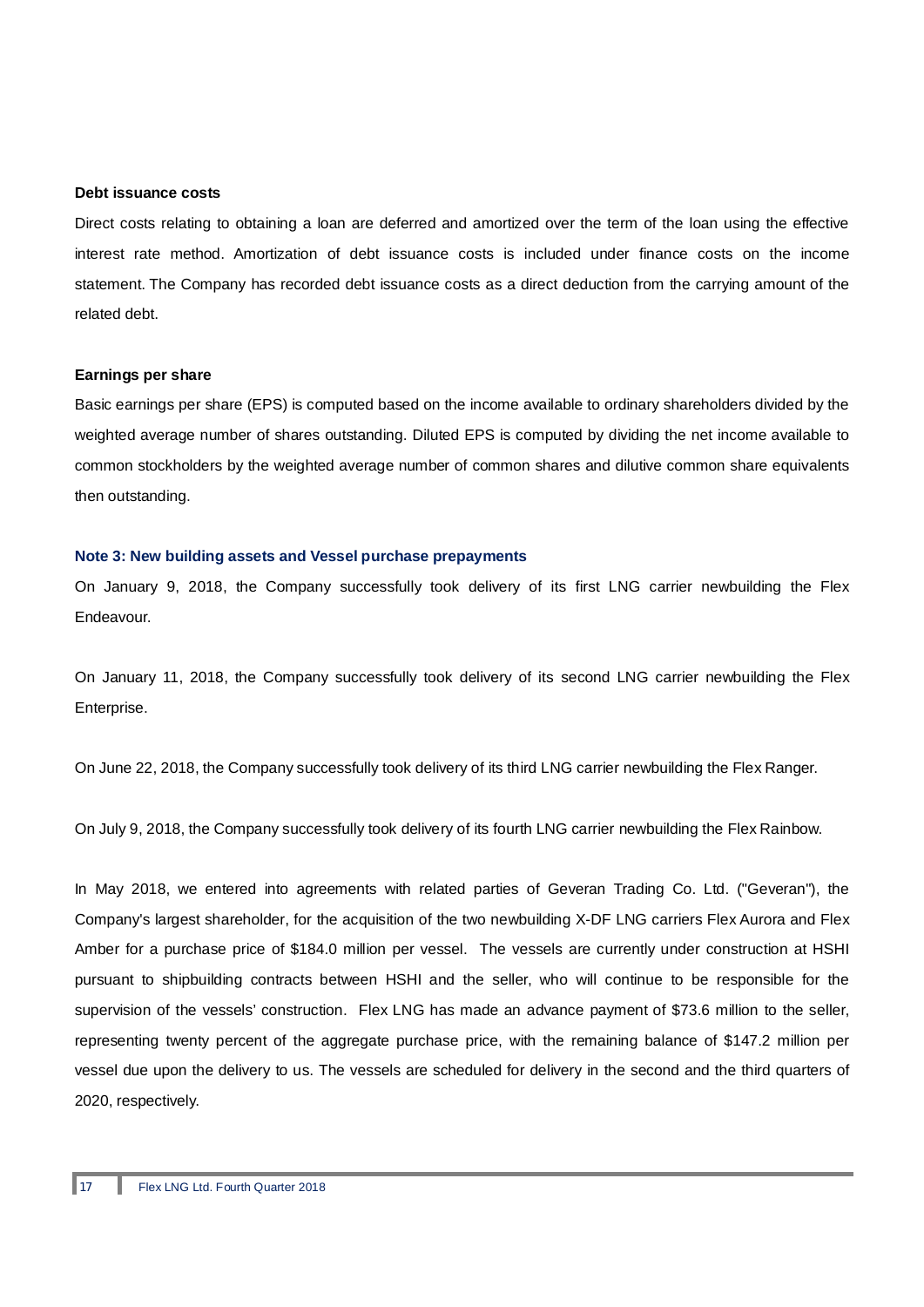In relation to the two LNG newbuildings scheduled for delivery in 2019, the Company made an advance payment of \$72.0 million in the second quarter of 2017 representing 20% of the aggregate purchase price, with the balance of \$144.0 million per vessel due upon delivery to us. Under the purchase agreement, the seller continues to hold the shipbuilding contract with the yard and is responsible for the supervision of the vessels' construction, with the title transferring to Flex LNG at the date of delivery.

In October 2018, Flex LNG entered into agreements with related parties of Geveran, for the acquisition of five newbuilding LNG carriers, the Flex Freedom, Flex Reliance, Flex Resolute, Flex Vigilant and Flex Volunteer, for an aggregate purchase price of approximately \$918.0 million, or approximately \$180.0 million per vessel with an additional \$6.0 million per vessel for the full re-liquefaction systems on three of the vessels. The Flex Freedom, Flex Reliance and Flex Resolute are MEGI LNG carriers under construction at DSME with two vessels scheduled for delivery in the third quarter of 2020 and the remaining vessel in the fourth quarter of 2020. The Flex Vigilant and Flex Volunteer are X-DF LNG carriers with expected delivery in first and second quarters of 2021, respectively. The sellers will continue to be responsible for the supervision of the vessels' construction. We made an advance payment of \$275.4 million in aggregate to the sellers in the fourth quarter of 2018, representing thirty percent of the aggregate purchase price. The remaining balance of \$130.2 million for each of three MEGI newbuildings and \$126 million for the two X-DF newbuilding is due upon the delivery of the respective vessels to us.

The Company has reviewed recoverable amounts of the newbuilding contracts and has concluded that no impairment provision was required for the vessels under construction.

#### **Note 4: Cash and cash equivalents**

For the purpose of the consolidated statement of cash flows, cash and cash equivalents comprise the following;

| (Unaudited figures in USD,000) | 2018  | 2017                              |
|--------------------------------|-------|-----------------------------------|
| Cash at bank and in hand       | 55.09 | $9.96^{\scriptscriptstyle\prime}$ |

The Company has \$0.2 million of restricted cash as at December 31, 2018 (2017: \$nil). This is restricted by law for the Norwegian tax authorities in relation to social security of employees for which there were none in the twelve months to December 31, 2017.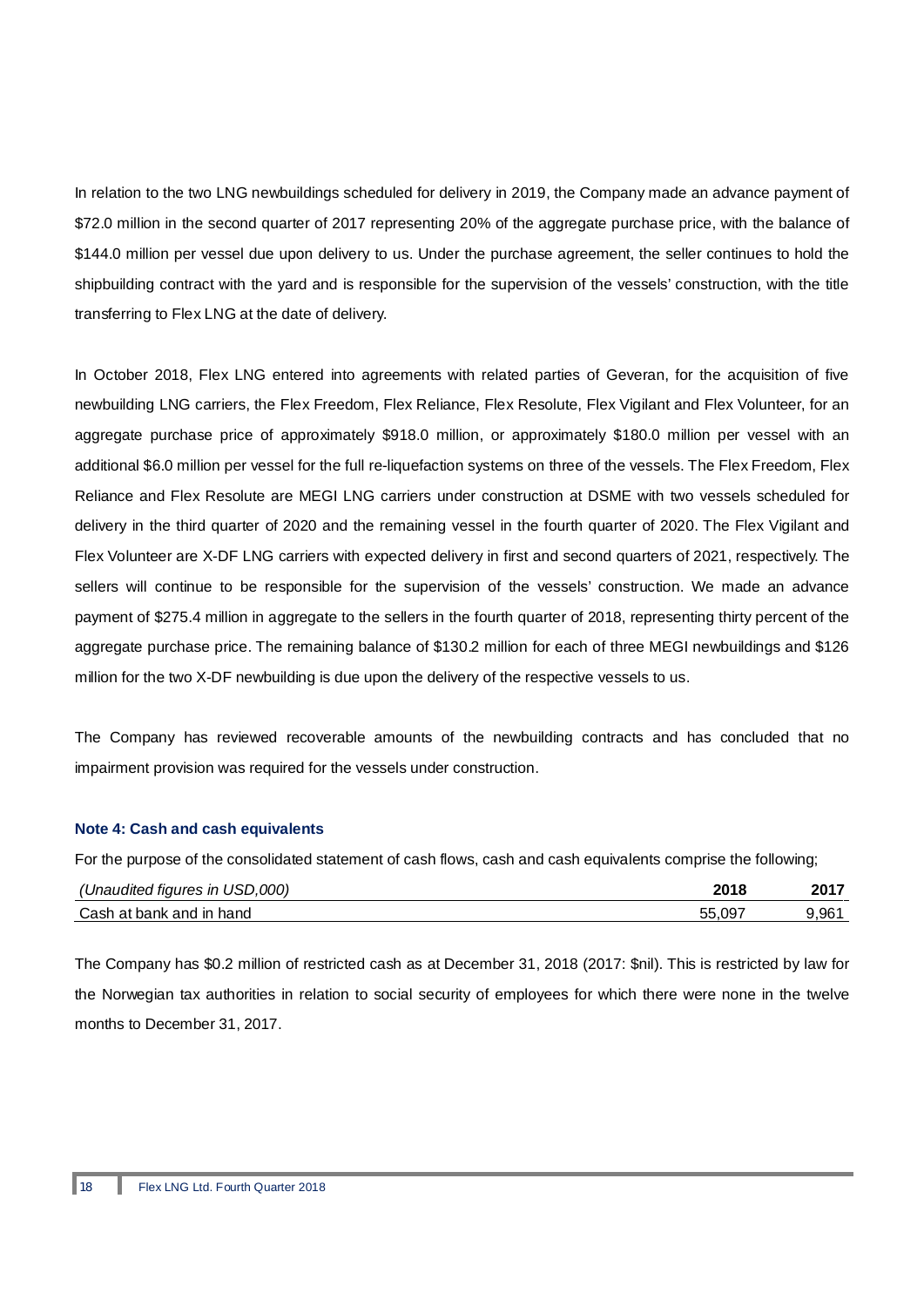#### **Note 5: Capital & other commitments**

The remaining capital commitments as at December 31, 2018 are detailed in the table below.

| (Unaudited figures in USD,000) | 2019    | 2020            | 2021    | 2022              | 2023           | <b>Thereafter</b> | Total     |
|--------------------------------|---------|-----------------|---------|-------------------|----------------|-------------------|-----------|
| Loan repayments                | 23.625  | 25.478          | 26.404  |                   | 26.404 241.963 | 116.156           | 460.030   |
| Newbuildings                   | 288.000 | 685.000         | 252.000 | $\hspace{0.05cm}$ |                |                   | 1,225,000 |
| Total                          | 311.625 | 710.478 278.404 |         |                   | 26.404 241.963 | 116.156           | 1,685,030 |

As the remaining newbuildings are acquired on Norwegian Sales Form (NSF) basis remaining capex for newbuildings includes building supervision, but excludes future change requests, sundry buyers' supplies, fit out, studies and lube oils.

#### **Note 6: Other financial liabilities**

#### **\$315 million Secured Term Loan Facility**

On December 20, 2017, the Company signed a \$315 million secured term loan facility (the "\$315 Million Facility") to finance the first three of its newbuildings - Flex Endeavour, Flex Enterprise and Flex Ranger with a group of six banks. The three loan tranches of \$105 million each were utilized in connection with delivery of the newbuildings, two in January 2018 and the remaining in June 2018. The tenor of the \$315 Million Facility is five years from the delivery date of the final newbuilding financed under the facility, resulting in an average term of approximately 5.4 years given the delivery of Flex Ranger on June 22, 2018. The facility has a variable interest rate of LIBOR plus a margin of 2.85% per annum.

Under the terms of the \$315 Million Facility, the Company has the option to swap vessels as collateral for the facility without having to refinance the loan. This enables the Company to have flexibility to take a vessel out of the collateral base in the event it can be financed in other ways and redeploy the loan to finance a separate newbuilding. The \$315 Million Facility also has no requirement that the Company obtain firm term employment for any of the vessels financed under the facility. The financial covenants under the facility at a Group level include: book equity level of minimum 25%; positive working capital; and a minimum liquidity being the higher of \$15 million and 5% of net interest bearing debt. The financial covenants under the facility at an individual borrower level include: positive working capital; and a minimum liquidity of \$1.2 million. The facility also contains a minimum value clause. Furthermore, under the terms of the \$315 Million Facility the Company can seek to increase the amount under the loan tranches in the event that it secures longer term employment for a vessel financed under the facility.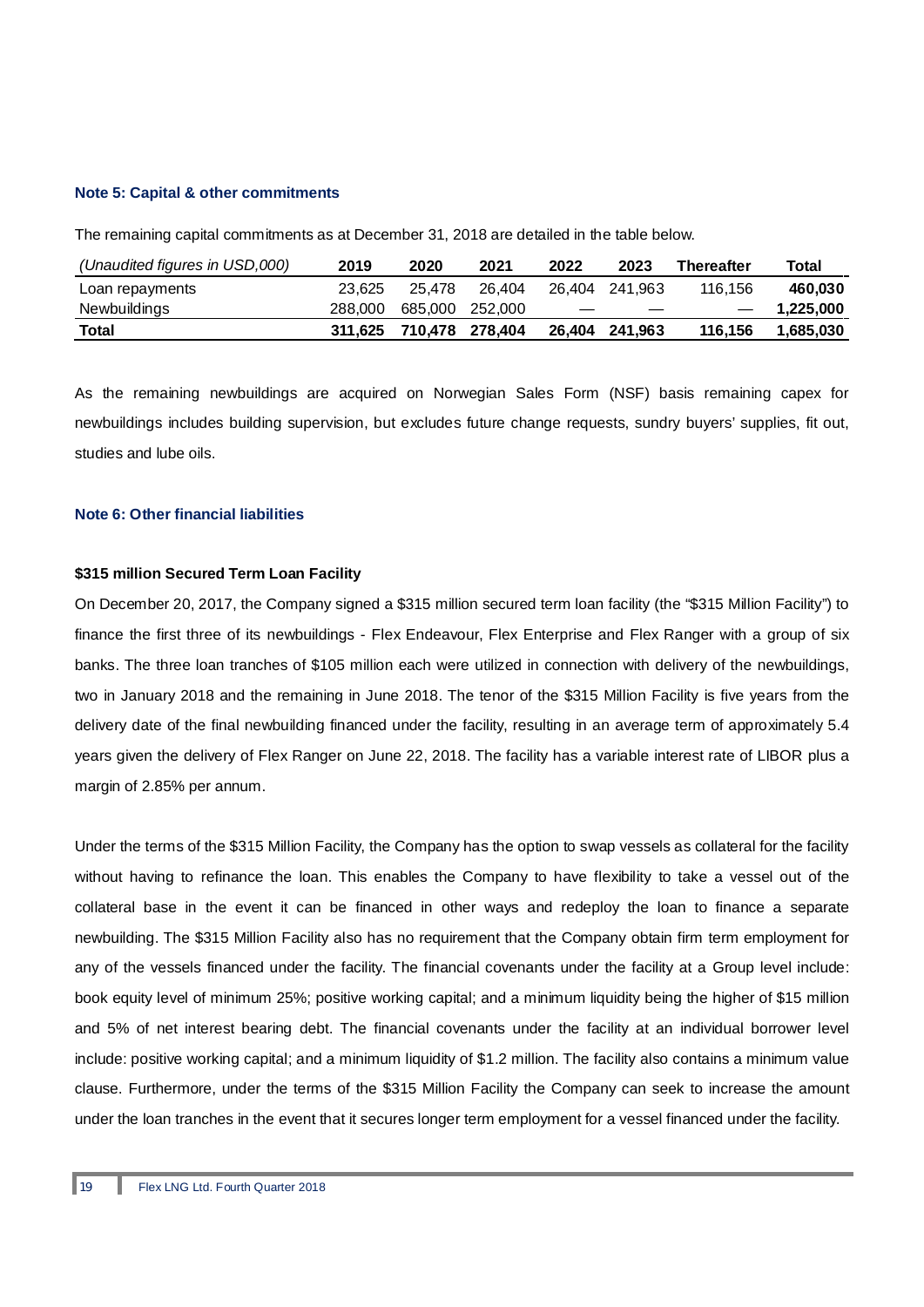#### **Sale and Leaseback Flex Rainbow**

The sale and leaseback of Flex Rainbow was executed on July 12, 2018, subsequent to the delivery from the shipyard. The net sales price under the lease is 75% of the original ship building price for Flex Rainbow and the remaining 25% represents advance hire for the ten year lease period. There is no fixed employment requirement under the lease so that Flex LNG is free to employ the vessel as it sees fit in order to optimize its chartering strategy. The facility contains a minimum value clause. The sale and leaseback has been considered a financing arrangement whereby the initial amount received will be recognized as a loan against the vessel due to Flex LNG's repurchase options during the ten year leasing period. Flex LNG will pay fixed hire, treated as principal repayment, which will reduce the price of the repurchase options for the vessel over time, with the variable portion of the charter hire based on LIBOR plus a margin of 3.5% per annum on the outstanding amount under the lease.

#### **\$270 million Sterna Revolving Credit Facility ("Sterna RCF")**

In order to alleviate financing risk, the \$270 million Sterna RCF will be available until 12 months following delivery of Flex Courageous, which is scheduled to be delivered in August 2019. Thereafter \$30 million will be available for working capital until July 1, 2023, unless otherwise agreed. The Sterna RCF is currently secured by a share pledge in the ship owning companies for Flex Constellation and Flex Courageous. The Sterna RCF carries an interest rate of LIBOR plus 3.0% per annum. As of December 31, 2018, the amount outstanding under the Sterna RCF was \$nil. \$270 million is therefore available and undrawn under this facility.

#### **Note 7: Related party transactions**

In May 2018, Flex LNG entered into a transaction with related parties of Geveran, the Company's largest shareholder, for the acquisition of two 174,000 cbm X-DF LNG carrier newbuildings. The acquisition price is \$184 million per vessel, with 20% paid upfront and the remaining 80% payable upon delivery of the vessels in 2020.

In October 2018, the Company conducted a private placement, raising gross proceeds of the NOK equivalent of \$300 million. Geveran was allocated 57,646,316 shares for approximately \$100 million. Using the funds from the private placement, the Company entered into a transaction with related parties of Geveran for the acquisition of five 5th generation LNG carrier newbuildings with expected delivery dates in 2020 and 2021. The total transaction price for the vessels was \$918 million with 30% paid upfront and the remaining 70% to be paid upon delivery of the vessels.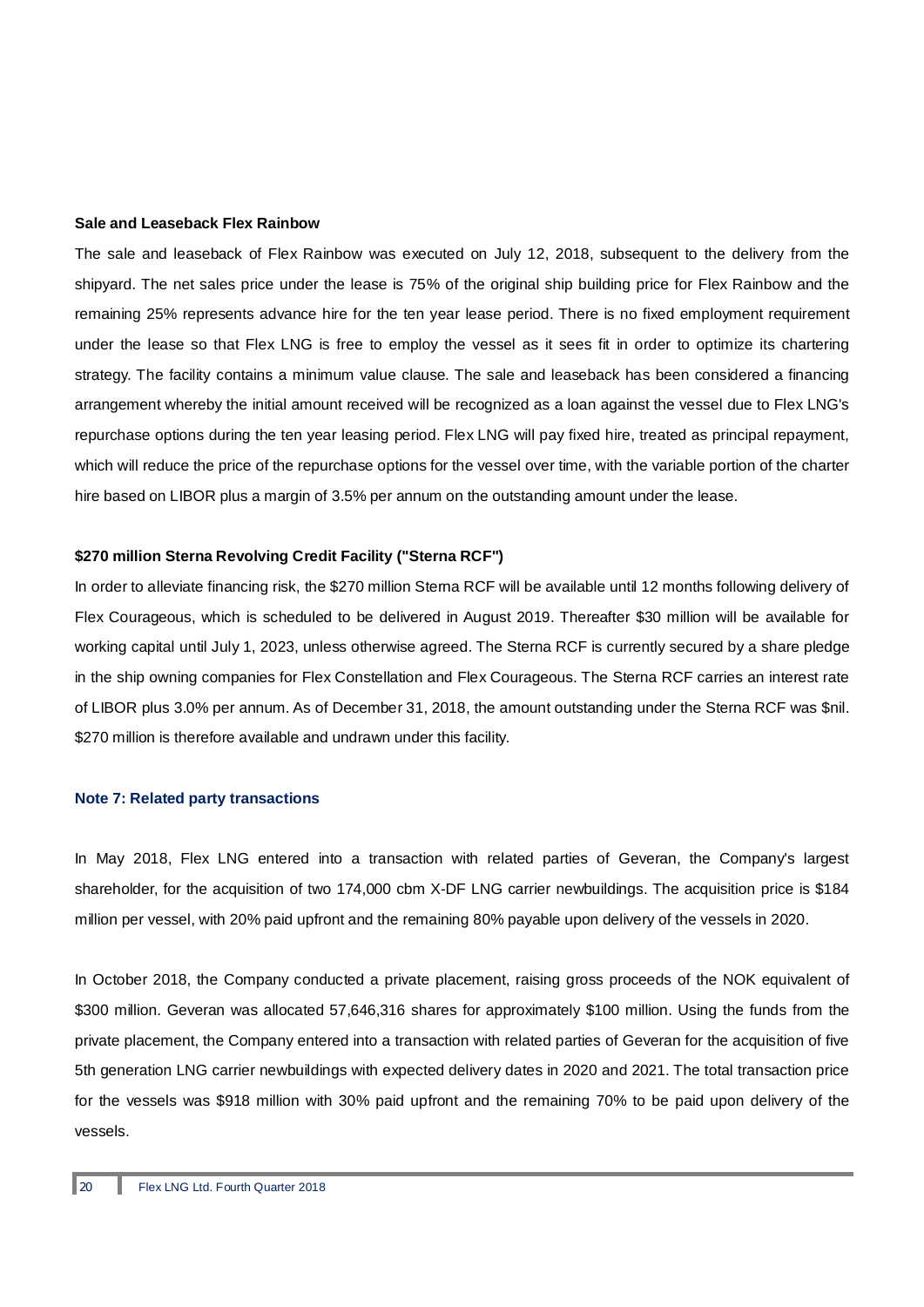At December 31, 2018, the Company had related party receivables of \$1.1 million and \$0.7 million from Frontline Ltd. and Seatankers Management (Bermuda) Ltd., respectively. At December 31, 2018, the Company had related party payables of \$0.1 million and \$0.1 million due to Frontline Management (Bermuda) Ltd. and Frontline Management AS respectively.

The Company receives staff, office, commercial, technical, legal and accounting support from companies related to Geveran, and has accrued costs during 2018 of approximately \$1.5 million in this respect.

#### **Note 8: Subsequent events**

#### **Financing of Flex Constellation and Flex Courageous**

In the first quarter 2019, the Company secured a \$250 million secured term loan facility from a syndicate of banks for the financing of the two newbuildings Flex Constellation and Flex Courageous. The financing remains subject to documentation and customary closing conditions, and is expected to be drawn upon delivery of the vessels from the shipyard, currently scheduled for June and August 2018, respectively. The facility will have a term of five years from delivery of the last vessel and will bear interest at LIBOR plus a margin of 2.35% per annum. The facility will contain a minimum value clause, and financial covenants that require Flex LNG, on a consolidates basis, to maintain a book equity level of minimum 25%; a minimum liquidity being the higher of \$25 million and 5% of net interest bearing debt; and a positive working capital.

#### **Note 9: Key Figures**

|                                   | 2018        | 2017        |
|-----------------------------------|-------------|-------------|
| No. of shares fully diluted       | 542,409,287 | 367,972,382 |
| No. of shares outstanding         | 540,999,287 | 367,972,382 |
| Average no. of outstanding shares | 404,511,014 | 307,639,159 |
| Share price (NOK)                 | 12.25       | 12.95       |
| Market capitalization (NOK'm)     | 6,627       | 4,765       |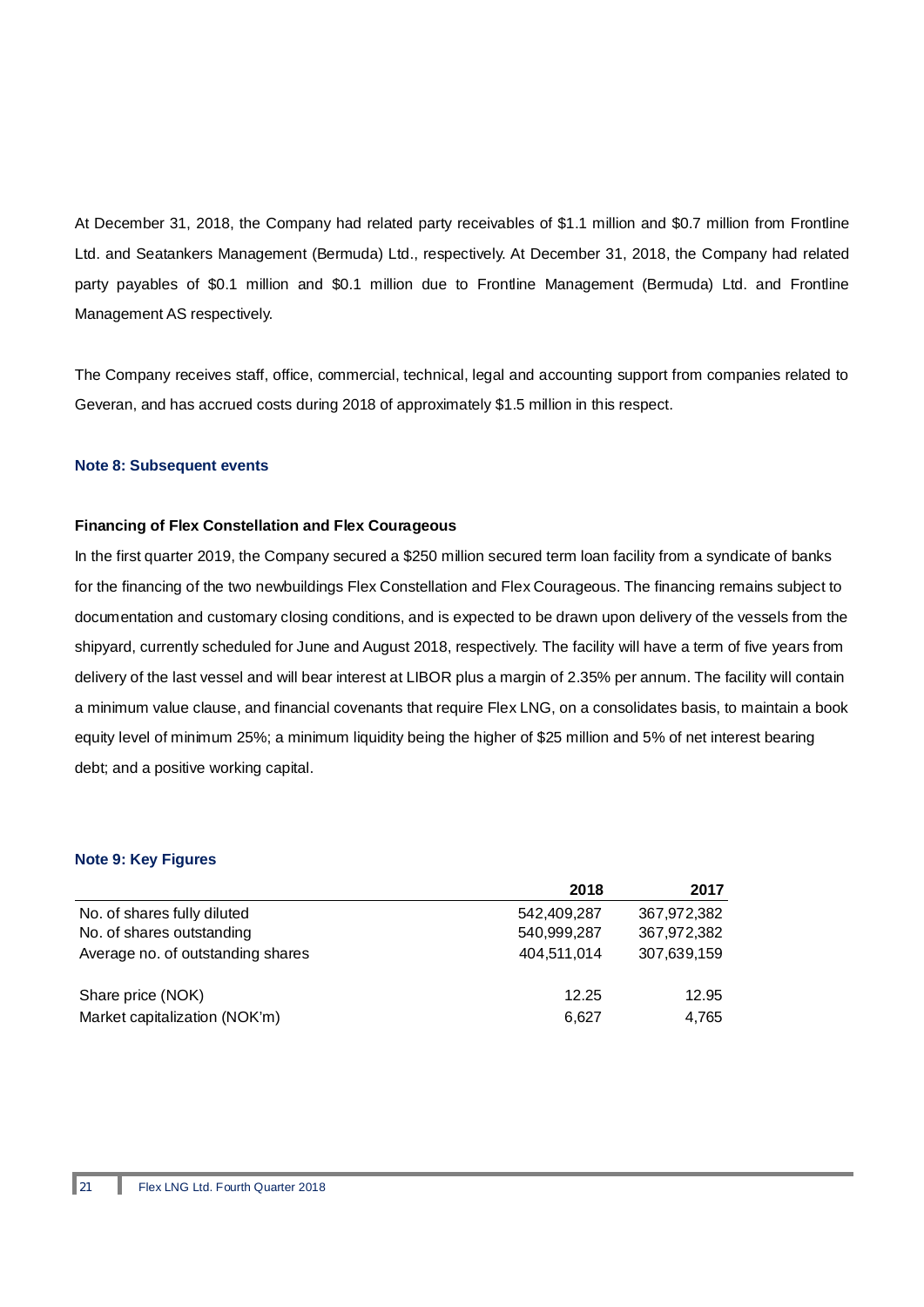# **Top 20 Shareholders as of December 31, 2018**

| <b>Shareholder</b>                      | <b>Number of shares</b> | <b>Ownership interest</b> |
|-----------------------------------------|-------------------------|---------------------------|
| Geveran Trading Co Ltd                  | 241,338,119             | 44.6%                     |
| Verdipapirfondet DNB Norge (IV)         | 16,328,187              | 3.0%                      |
| Goldman Sachs & Co. LLC                 | 13,860,462              | 2.6%                      |
| Skagen Vekst                            | 13,500,000              | 2.5%                      |
| DNB NOR Markets, Aksjehand/Analyse      | 8,435,138               | 1.6%                      |
| State Street Bank and Trust Comp        | 6,193,792               | 1.1%                      |
| Citibank, N.A.                          | 5,787,809               | 1.1%                      |
| Verdipapirfondet Pareto Investment      | 5,750,000               | 1.1%                      |
| Verdipapirfondet Delphi Norden          | 5,500,000               | 1.0%                      |
| <b>BNP Paribas Securities Services</b>  | 5,500,000               | 1.0%                      |
| <b>Fidelity Puritan Trust: Fidelity</b> | 5,399,800               | 1.0%                      |
| Barclays Capital Sec. Ltd Firm          | 5,177,647               | 1.0%                      |
| TR European Growth Trust Plc            | 5,169,893               | 1.0%                      |
| Credit Suisse AG, Dublin Branch         | 4,744,642               | 0.9%                      |
| Vatne Equity AS                         | 4,050,000               | 0.7%                      |
| Catella Hedgefond                       | 4,012,500               | 0.7%                      |
| Invesco Perp Euran Smler Comps FD       | 3,856,455               | 0.7%                      |
| Goldman Sachs International             | 3,577,980               | 0.7%                      |
| J.P. Morgan Bank Luxembourg S.A.        | 3,562,224               | 0.7%                      |
| Citibank, N.A.                          | 3,376,690               | 0.6%                      |
| Others                                  | 175,877,949             | 32.5%                     |
| <b>Total</b>                            | 540,999,287             | 100%                      |